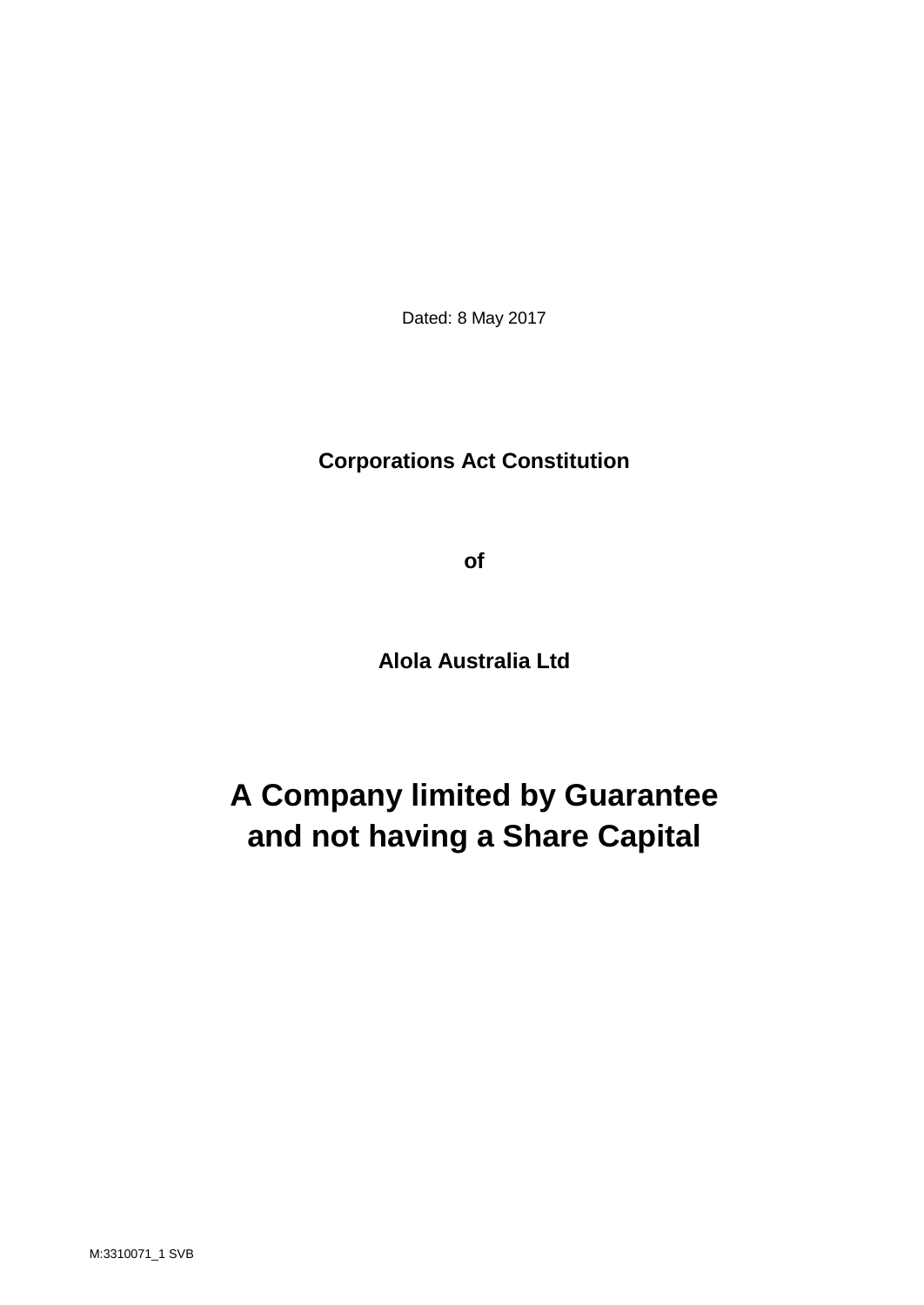# **TABLE OF CONTENTS**

| 1              |                                                                     | <b>PRELIMINARY</b>                                                                                                                                                                                                                                                                                                       | 1                                                                                                     |
|----------------|---------------------------------------------------------------------|--------------------------------------------------------------------------------------------------------------------------------------------------------------------------------------------------------------------------------------------------------------------------------------------------------------------------|-------------------------------------------------------------------------------------------------------|
|                | 1.1<br>1.2<br>1.3<br>1.4<br>1.5<br>1.6                              | <b>Definitions</b><br>Interpretation<br>Constitution subject to the Law<br>Replaceable rules not to apply<br>Objectives of the Company<br>Income and Property                                                                                                                                                            | 1<br>$\frac{3}{3}$<br>3<br>3<br>$\overline{4}$                                                        |
| $\overline{2}$ | <b>MEMBERSHIP</b>                                                   | 4                                                                                                                                                                                                                                                                                                                        |                                                                                                       |
|                | 2.1<br>2.2<br>2.3<br>2.4<br>2.5<br>2.6<br>2.7                       | Categories of membership<br>Admission to membership<br>Rights and privileges of membership<br>Cessation of membership<br>Liability of Members limited<br><b>Guarantee by Members</b><br>Friends of Alola Australia Ltd                                                                                                   | $\overline{\mathcal{A}}$<br>$\overline{4}$<br>$\frac{5}{5}$<br>$\overline{6}$<br>$6\phantom{1}6$<br>6 |
| 3              | <b>GENERAL MEETINGS</b>                                             |                                                                                                                                                                                                                                                                                                                          |                                                                                                       |
|                | 3.1<br>3.2<br>3.3<br>3.4<br>3.5<br>3.6                              | Annual general meetings<br>Deemed holding of annual general meeting<br>Convening of general meetings<br>Notice of general meetings<br>Contents of notice of general meetings<br>Omission to give notice                                                                                                                  | $\boldsymbol{6}$<br>$\begin{array}{c} 7 \\ 7 \\ 7 \end{array}$<br>$\overline{7}$<br>8                 |
| 4              | PROCEEDINGS AT THE GENERAL MEETING                                  |                                                                                                                                                                                                                                                                                                                          | 8                                                                                                     |
|                | 4.1<br>4.2<br>4.3<br>4.4<br>4.5<br>4.6<br>4.7<br>4.8<br>4.9<br>4.10 | How Members may participate<br>Representatives of Bodies Corporate<br>Business at annual general meeting<br>Quorum for general meeting<br>No quorum<br>Chairperson of general meeting<br>Powers of the Chairperson<br>Adjournment of general meeting<br>Notice of adjourned meeting<br>Participation in general meetings | 8<br>8<br>8<br>9<br>9<br>9<br>9<br>10<br>10<br>10                                                     |
| 5              | <b>VOTING</b>                                                       |                                                                                                                                                                                                                                                                                                                          |                                                                                                       |
|                | 5.1<br>5.2<br>5.3                                                   | Resolution determined by majority<br>Votes<br><b>Attorney of Members</b>                                                                                                                                                                                                                                                 | 10<br>11<br>11                                                                                        |
| 6              | <b>PROXIES</b>                                                      |                                                                                                                                                                                                                                                                                                                          | 12                                                                                                    |
|                | 6.1<br>6.2<br>6.3<br>6.4<br>6.5                                     | Instruments appointing proxy<br>Deposit of proxy with Company<br>Validity of vote given in accordance with proxy<br>Form of proxy<br>Resolution without meetings                                                                                                                                                         | 12<br>12<br>12<br>12<br>13                                                                            |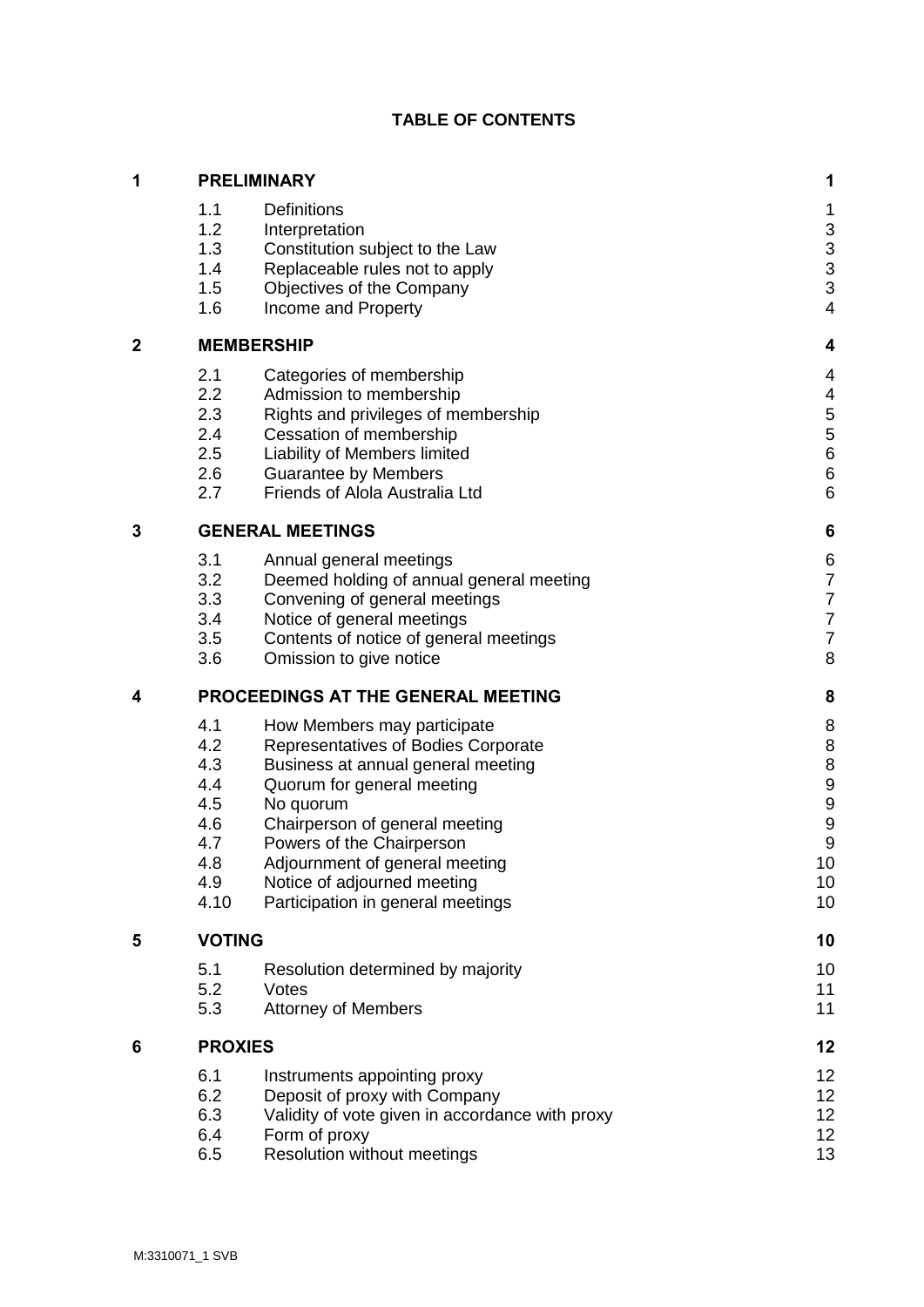| <br>Ш |  |
|-------|--|
|       |  |

| 7  | <b>DIRECTORS</b>                   |                                                          | 13       |
|----|------------------------------------|----------------------------------------------------------|----------|
|    | 7.1                                | <b>Numbers of Directors</b>                              | 13       |
|    | 7.2                                | <b>Residence of Directors</b>                            | 13       |
|    | 7.3                                | Consent                                                  | 13       |
|    | 7.4                                | <b>Appointment of Directors</b>                          | 13       |
|    | 7.5                                | Chairperson                                              | 14       |
|    | 7.6                                | Vice Chairperson                                         | 14       |
|    | 7.7                                | Casual vacancies                                         | 15       |
|    | 7.8                                | Qualification for appointment as a Director              | 15       |
|    | 7.9                                | Auditor cannot be Director                               | 15       |
|    | 7.10<br>7.11                       | <b>Alternate Directors</b><br><b>Interim Directors</b>   | 15<br>15 |
|    |                                    |                                                          |          |
| 8  | <b>DIRECTORS' TENURE OF OFFICE</b> |                                                          |          |
|    | 8.1                                | Directors' tenure of office                              | 16       |
|    | 8.2                                | Retiring director eligible for re-appointment            | 16       |
|    | 8.3                                | Removal of director by the Company                       | 16       |
|    | 8.4                                | Vacation of office                                       | 16       |
| 9  | <b>PROCEEDINGS OF DIRECTORS</b>    |                                                          | 17       |
|    | 9.1                                | Board meetings and quorum for Board meetings             | 17       |
|    | 9.2                                | <b>Conduct of Board meetings</b>                         | 17       |
|    | 9.3                                | Convening of Board meeting and place of meeting          | 17       |
|    | 9.4                                | Secretary                                                | 18       |
|    | 9.5                                | Responsibilities of the Board                            | 18       |
|    | 9.6                                | Board meeting competent to exercise all powers           | 19       |
|    | 9.7                                | Resolution passed deemed to be determination of<br>board | 19       |
|    | 9.8                                | Questions to be decided by majority                      | 19       |
|    | 9.9                                | Resolution in writing                                    | 19       |
|    | 9.10                               | Committee powers and meetings                            | 20       |
|    | 9.11                               | Validity of acts of directors                            | 21       |
|    | 9.12                               | Material personal interest - Director's duty to          |          |
|    |                                    | disclose                                                 | 22       |
|    | 9.13                               | Director may give standing notice about an interest      | 22       |
|    | 9.14                               | Voting and completion of transactions in which a         |          |
|    |                                    | Director has a material personal interest                | 22       |
|    | 9.15                               | Financial benefits to related parties                    | 23       |
| 10 | <b>POWER OF DIRECTORS</b>          |                                                          |          |
|    | 10.1                               | <b>Power of Directors</b>                                | 23       |
|    | 10.2                               | Powers to borrow or raise money                          | 23       |
|    | 10.3                               | Security over Company's assets                           | 23       |
| 11 | <b>CEREMONIAL OFFICES</b>          |                                                          | 23       |
|    | 11.1                               | Patron of the Company                                    | 23       |
|    | 11.2                               | Avo [Grandmother] Advisers                               | 24       |
|    | 11.3                               | <b>Eminent Persons Council</b>                           | 24       |
| 12 | <b>CHIEF EXECUTIVE OFFICER</b>     |                                                          | 24       |
|    | 12.1                               | Appointment of Chief Executive Officer                   | 24       |
|    | 12.2                               | Remuneration of the Chief Executive Officer              | 24       |
|    |                                    |                                                          |          |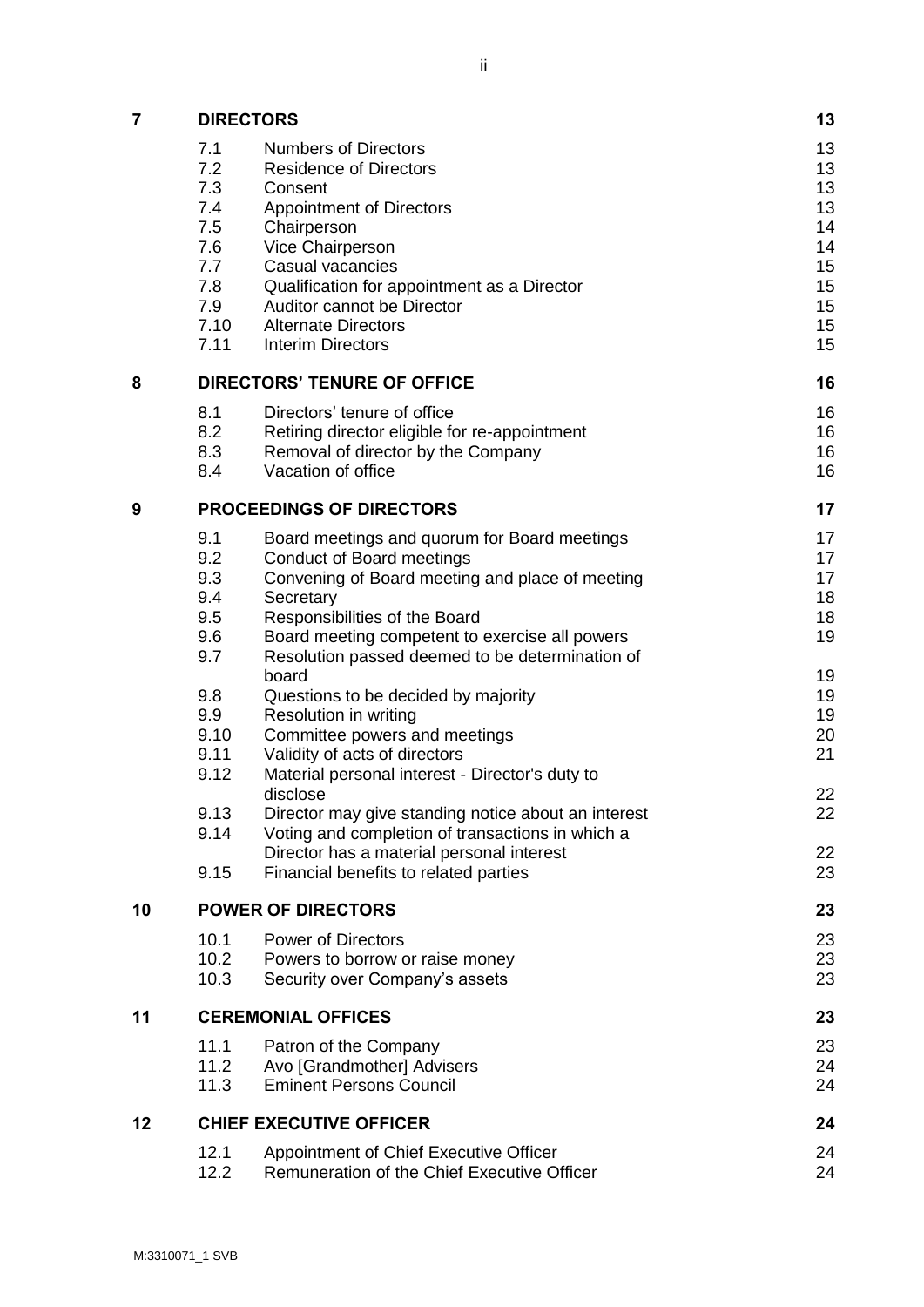|    | 12.3                                                         | Directors may confer powers on the Chief Executive<br>Officer                                                                                                                                                                                             | 24                                           |
|----|--------------------------------------------------------------|-----------------------------------------------------------------------------------------------------------------------------------------------------------------------------------------------------------------------------------------------------------|----------------------------------------------|
| 13 |                                                              | <b>ATTORNEYS</b>                                                                                                                                                                                                                                          | 25                                           |
|    | 13.1<br>13.2                                                 | Appointment of attorney<br>Sub-delegation of powers                                                                                                                                                                                                       | 25<br>25                                     |
| 14 | <b>DIRECTORS' REMUNERATION</b>                               |                                                                                                                                                                                                                                                           |                                              |
|    | 14.1<br>14.2                                                 | Remuneration of non-executive Directors<br><b>Expenses of Directors</b>                                                                                                                                                                                   | 25<br>25                                     |
| 15 |                                                              | <b>MINUTES AND REGISTERS TO BE KEPT</b>                                                                                                                                                                                                                   | 25                                           |
| 16 |                                                              | <b>USE OF COMMON SEAL</b>                                                                                                                                                                                                                                 | 26                                           |
| 17 |                                                              | <b>NEGOTIABLE INSTRUMENTS</b>                                                                                                                                                                                                                             | 26                                           |
| 18 | <b>REGISTERS</b>                                             |                                                                                                                                                                                                                                                           | 26                                           |
| 19 | <b>ACCOUNTS</b>                                              |                                                                                                                                                                                                                                                           |                                              |
|    | 19.1<br>19.2                                                 | Accounts records<br>Accounts to be laid before annual general meeting                                                                                                                                                                                     | 27<br>27                                     |
| 20 | <b>AUDIT</b>                                                 |                                                                                                                                                                                                                                                           |                                              |
|    | 20.1<br>20.2                                                 | <b>Auditors</b><br>Approval of accounts                                                                                                                                                                                                                   | 27<br>28                                     |
| 21 |                                                              | <b>INSPECTION OF RECORDS</b>                                                                                                                                                                                                                              | 28                                           |
| 22 | ALOLA TIMOR-LESTE RELIEF AND DEVELOPMENT<br><b>FUND</b>      |                                                                                                                                                                                                                                                           |                                              |
|    | 22.1<br>22.2<br>22.3<br>22.4                                 | Establishing and maintaining the Public Fund<br>Limits on use of the Public Fund<br>Winding up of the Public Fund<br>Objectives of the Public Fund                                                                                                        | 28<br>29<br>29<br>29                         |
| 23 | <b>NOTICES</b>                                               |                                                                                                                                                                                                                                                           |                                              |
|    | 23.1<br>23.2<br>23.3<br>23.4<br>23.5<br>23.6<br>23.7<br>23.8 | Service of notices by Company<br>Posting notices to overseas Members<br>Notice deemed to be served<br>Service by post<br>Notices to Members whose whereabouts unknown<br>Notice to deceased or bankrupt Members<br>Signing of notices<br>Counting of days | 31<br>31<br>31<br>31<br>32<br>32<br>32<br>32 |
| 24 | <b>WINDING UP</b>                                            |                                                                                                                                                                                                                                                           |                                              |
|    | 24.1                                                         | Distribution of assets                                                                                                                                                                                                                                    | 33                                           |
|    | 24.2                                                         | Fee or commission paid to liquidator to be approved<br>in general meeting                                                                                                                                                                                 | 33                                           |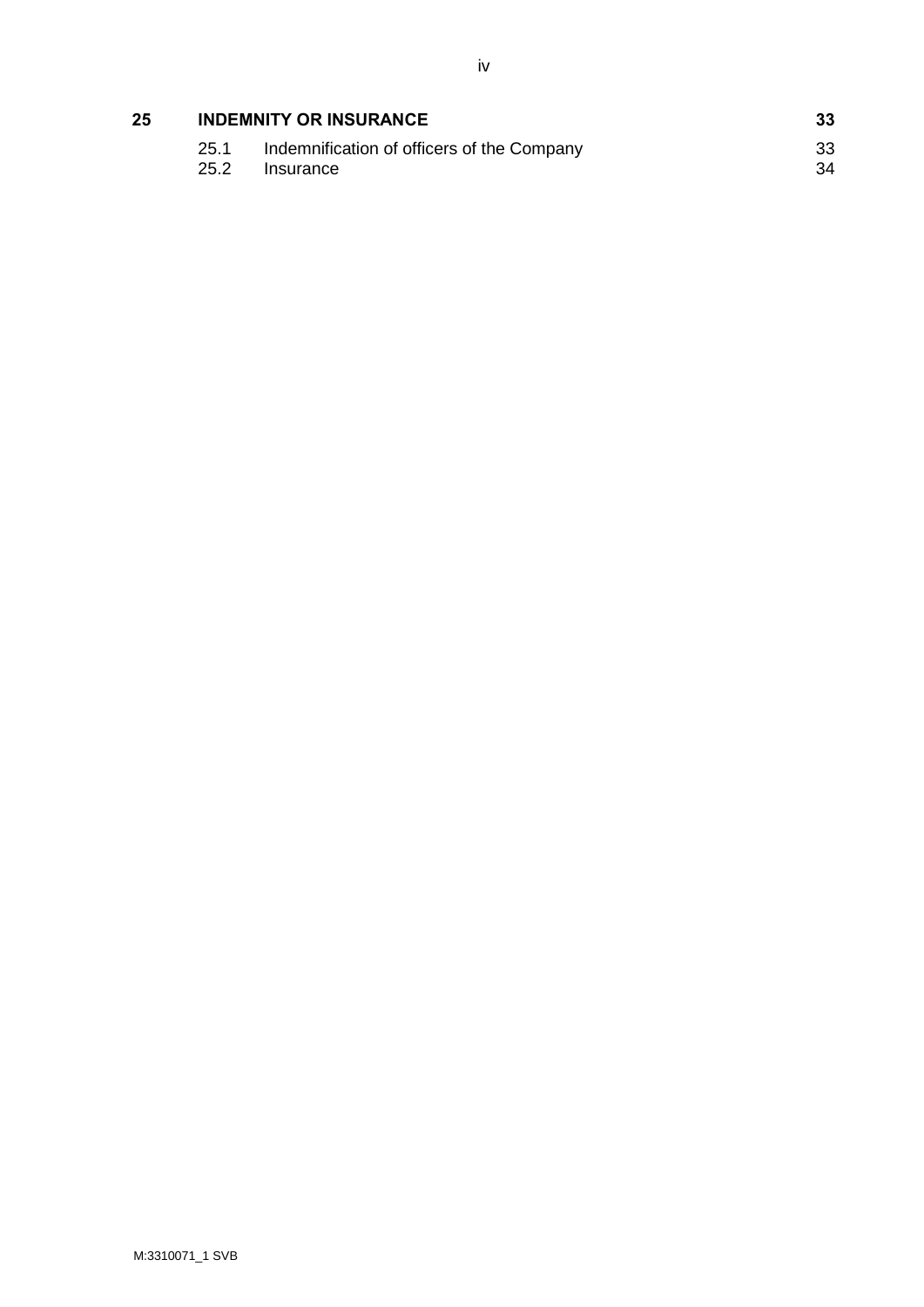# **CONSTITUTION**

#### **of**

# **ALOLA AUSTRALIA LTD**

#### **1 PRELIMINARY**

#### **1.1 Definitions**

In this Constitution, unless the context otherwise requires:

**Annual Subscription** means the fee payable each year by Members, as determined by the Board under clause 2.2;

**Assistant Secretary** means any person so appointed by the Board under clause 9.4;

**Avo [Grandmother] Advisers** means the advisers appointed by the Board under clause 11.2;

**Audit, Risk and Compliance Committee** means the committee as appointed by the Board pursuant to clause 9.10(e)(i);

**Board** means the Directors acting as a board of directors;

**Chairperson** means the Chairperson of the Board;

**Chief Executive Officer** means the person appointed by the Board by Resolution pursuant to clause 12.1;

**Committee** means a committee appointed by the Board under clause 9.10;

**Company** means Alola Australia Ltd;

**Directors** means the directors of the Company from time to time, and except where the context requires otherwise, includes Interim Directors;

**Eminent Persons Council** means a Council of persons who have a demonstrated commitment to the Objectives who will provide advice from time to time as set out in clause 11.3;

**Entrance Fee** means the initial joining fee payable by Members, as determined by the Board under clause 2.2;

**Financial Year** has the same meaning as in the Law;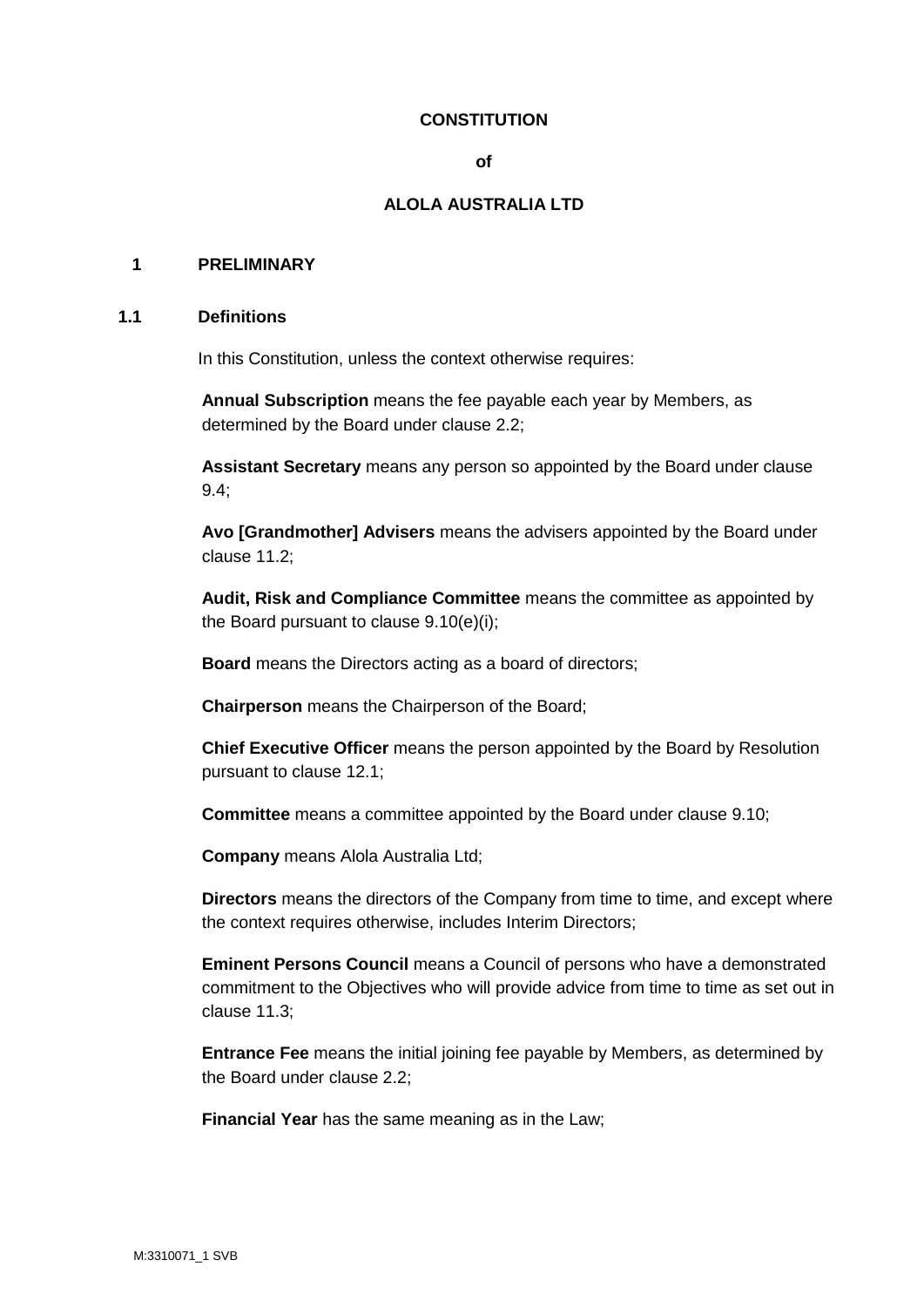**INGO** means International Non-Government Organisation;

**Interim Director** means a person named as such under clause 7.11;

**Law** means the Corporations Act 2001;

**Member** means a person specified in the application for the Company's registration as a person who consents to become a member of the Company, and any person who has been admitted to membership in the Company under clause 2, and in each case whose membership has not terminated in accordance with this Constitution;

**Members' Register** means the register of the Members to be kept in accordance with the Law;

**NGO** means Non-Government Organisation;

**Objectives** means the Objectives of the Company as set out in clause 1.5;

**Patron** means the person appointed by the Board pursuant to clause 11.1;

**Public Fund** means the fund established pursuant to clause 22.1;

**Replaceable Rules** means the provisions of the Law which would but for the Constitution apply as replaceable rules under section 141 of the Law;

**Resolution** means a resolution other than a Special Resolution;

**Secretary** means a person appointed as Secretary by the Board from time to time, who may or may not be a Director;

**Special Resolution** means, subject to the Law, a resolution that has been passed by at least 75% of the votes cast by Members entitled to vote on the Resolution;

**Strategic Planning Committee** means the strategic planning committee as appointed by the Board pursuant to clause 9.10(e)(ii);

**Tax Act** means the Income Tax Assessment Act 1997 (Commonwealth)

**Vice-Chairperson** means a Vice-Chairperson of the Board, as appointed by the Board from time to time;

**Written** or **In Writing** includes printing, lithography, photography and other means of representing or reproducing words in a visible form.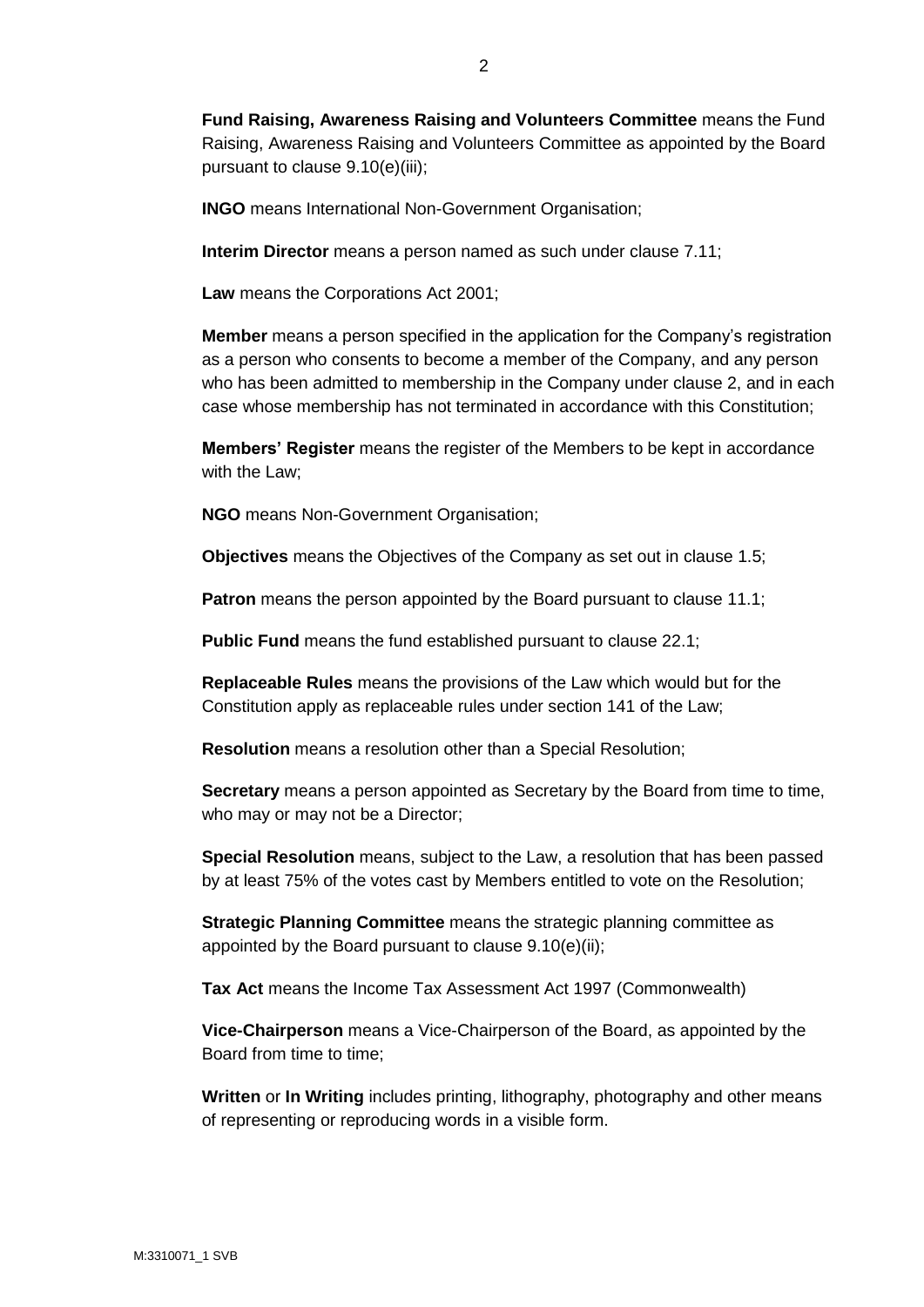#### **1.2 Interpretation**

In this Constitution, unless the context otherwise requires:

- (a) the singular includes the plural and vice versa;
- (b) references to the Law, any section, regulation or schedule of the Law or any other legislation are references to that law as amended, consolidated, supplemented or replaced;
- (c) headings are for convenience only and must be ignored in interpreting this Constitution; and
- (d) references to any person include references to any individual, company, body corporate, association, partnership, firm, joint venture, trust or government agency.

#### **1.3 Constitution subject to the Law**

This Constitution is subject to the Law and where there is any inconsistency between a clause and the Law, the Law prevails to the extent of the inconsistency.

#### **1.4 Replaceable rules not to apply**

The Replaceable Rules are displaced by this Constitution and do not apply to the Company.

#### **1.5 Objectives of the Company**

- (a) The Company must pursue charitable purposes only. The Company's Objectives are:
	- (i) to establish and administer the Public Fund;
	- (ii) to raise funds for the Public Fund and invite the public to contribute;
	- (iii) to pursue awareness raising and educational activities for the objectives of the Public Fund and other charitable causes in Timor-Leste; and
	- (iv) to pursue such other charitable purposes as the Board may determine from time to time.
- (b) Clause 1.5(a) does not limit the legal capacity and powers of the Company, as set out in section 124 of the Law.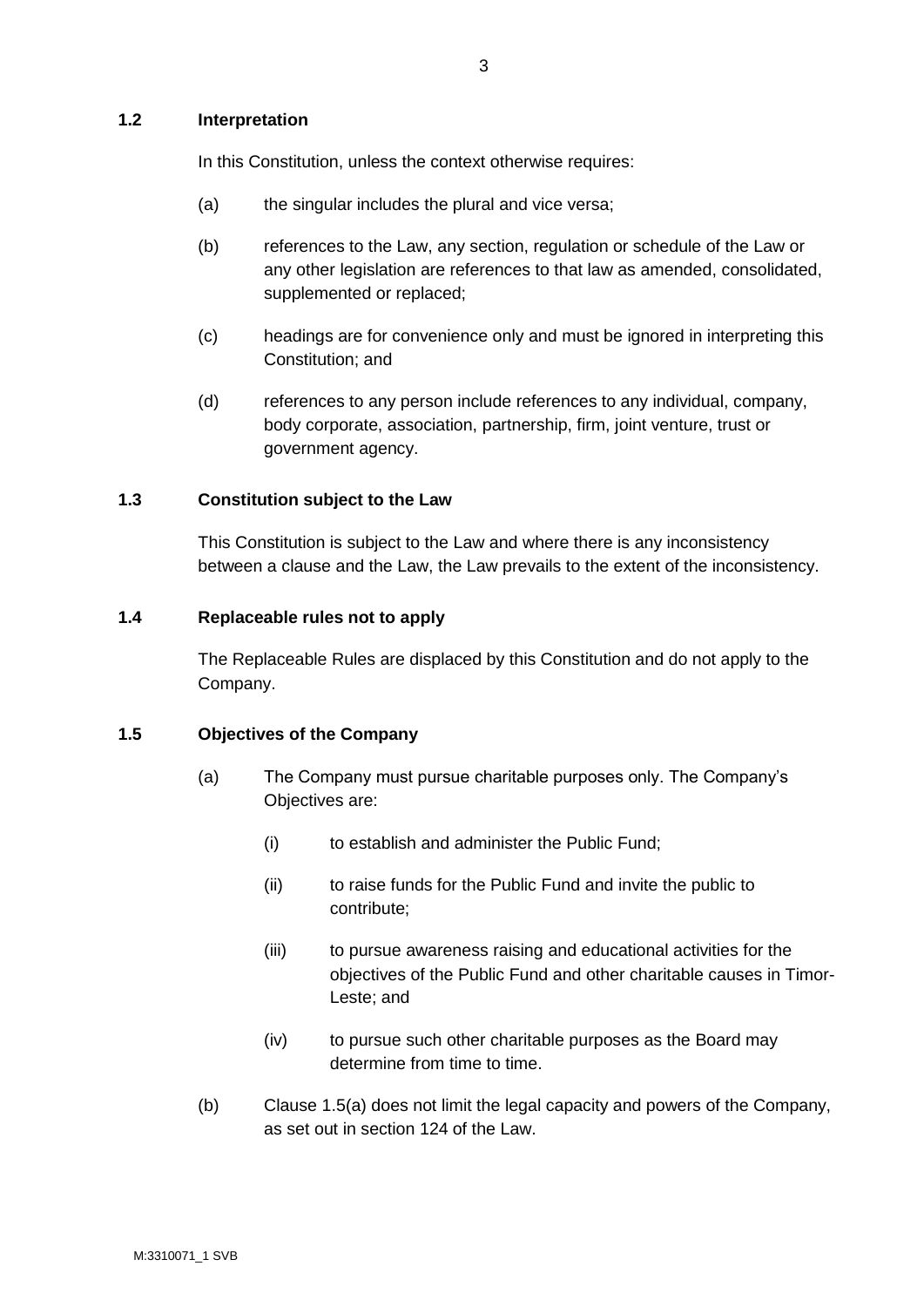(c) In relation to the Public Fund administered by it, the Company shall have all powers conferred on trustees by the Trustee Act 1958 (Vic), including the right to indemnity for expenses incurred in the proper administration of trusts.

#### **1.6 Income and Property**

The income of the Company must be applied in promoting the Objectives. No portion of the income or property of the Company or the Public Fund shall be paid or transferred directly or indirectly by way of dividend, distribution, fees or bonus, or otherwise, to Members or Directors of the Company.

#### **2 MEMBERSHIP**

#### **2.1 Categories of membership**

The Company will consist of such categories of Members as determined by the Board from time to time.

#### **2.2 Admission to membership**

- (a) Every applicant for membership must:
	- (i) be an individual, partnership, corporation or organisation that:
		- (A) is interested in and agrees to support the Objectives of the Company;
		- (B) agrees to abide by this Constitution as amended from time to time; and
		- (C) meets any additional criteria established for membership in the Company as may be adopted by the Board and approved by the Members from time to time;
	- (ii) sign an application for membership in such form as may from time to time be prescribed by the Company; and
	- (iii) undertake, as a condition of admission, to pay to the Company such entrance fee and annual subscription as may from time to time be payable to the Company in accordance with this Constitution.
- (b) The Board may in its discretion recommend the applicant for admission as a Member.
- (c) Admission of a new Member requires the consent of the Board.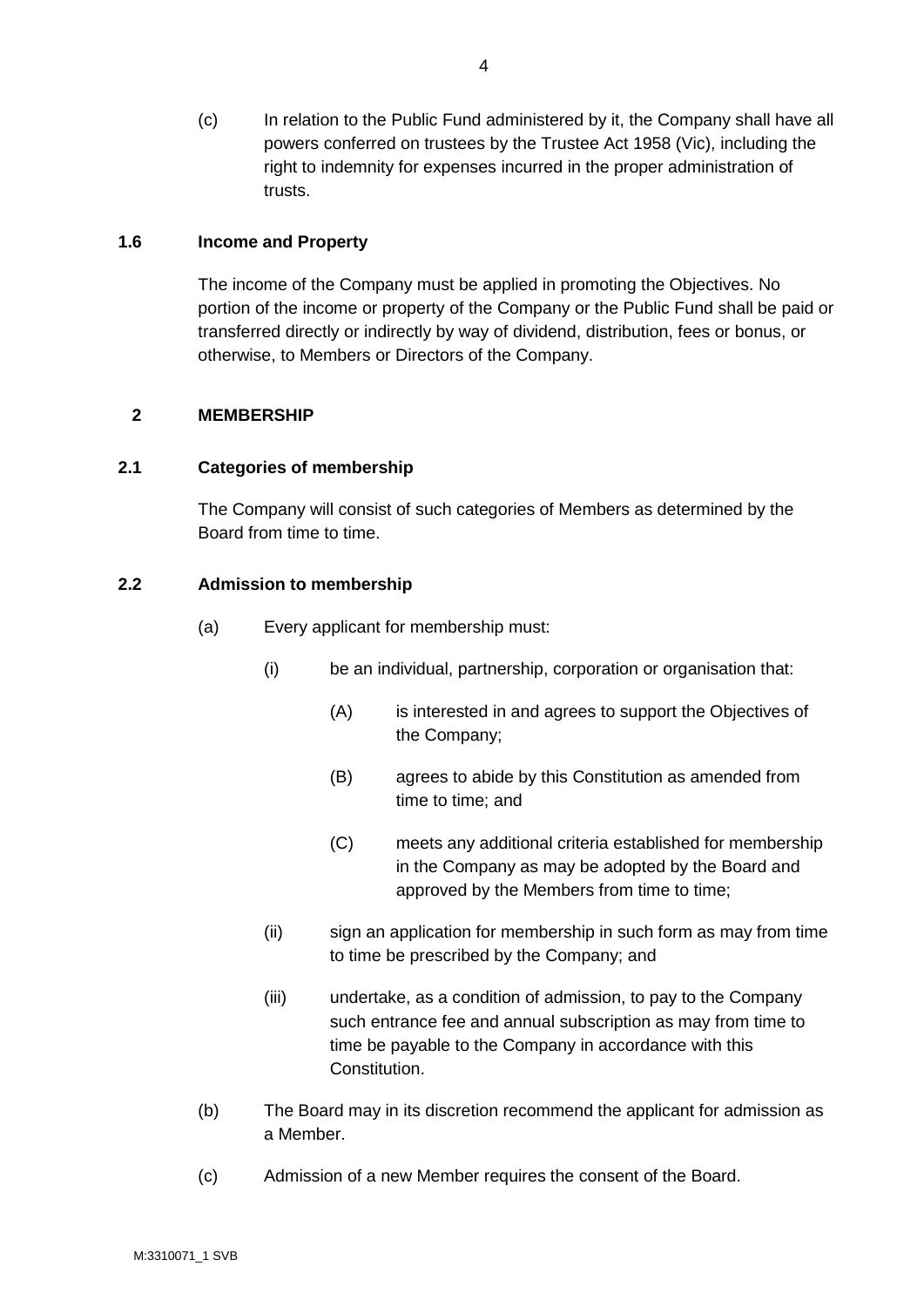- (d) At the next meeting of the Board after the receipt of any application for membership, that application shall be considered by the Board, which shall thereupon determine upon the admission or rejection of the applicant. In no case shall the Board be required to give any reason for the rejection of an applicant;
- (e) Upon consent of the Board by resolution, and, if applicable, payment of the Entrance Fee and first Annual Subscription, the applicant shall become a Member of the Company.
- (f) If the payment of the Entrance Fee and Annual Subscription is not made within 2 calendar months after the date of the notice of the Board's acceptance of the application for membership, the Board may in its discretion cancel its acceptance of the application for membership of the Company.
- (g) The Entrance Fee and Annual Subscriptions payable by Members shall be as prescribed from time to time at the discretion of the Board. The Board, in its absolute discretion, may determine that different fees will apply to different categories of membership, and it may from time to time determine that no Entrance Fee or Annual Subscription is payable.
- (h) All Annual Subscriptions shall become due and payable in advance on  $30<sup>th</sup>$ June in every year, or on such other date as is determined by the Board.
- (i) The Board may, if hardship or other sufficient cause is shown, reduce or remit the Entrance Fee or Annual Subscription payable by a Member.
- (j) The Secretary must enter in the Members' Register the name of any person admitted as a Member.

# **2.3 Rights and privileges of membership**

Without limiting any other rights conferred on Members, Members have the right to receive notice of, attend and vote at any general meeting of the Company.

# **2.4 Cessation of membership**

- (a) If the Annual Subscription of a Member remains unpaid for a period of 2 calendar months after it becomes due, then the Member may, after notice of the default has been sent to them by the Secretary, be debarred by Resolution of the Board from all privileges of membership.
- (b) The Board may reinstate the Member on payment of all arrears if the Board thinks fit to do so.
- (c) A Member may at any time, by giving notice In Writing to the Secretary, resign their membership of the Company, but shall continue to be liable for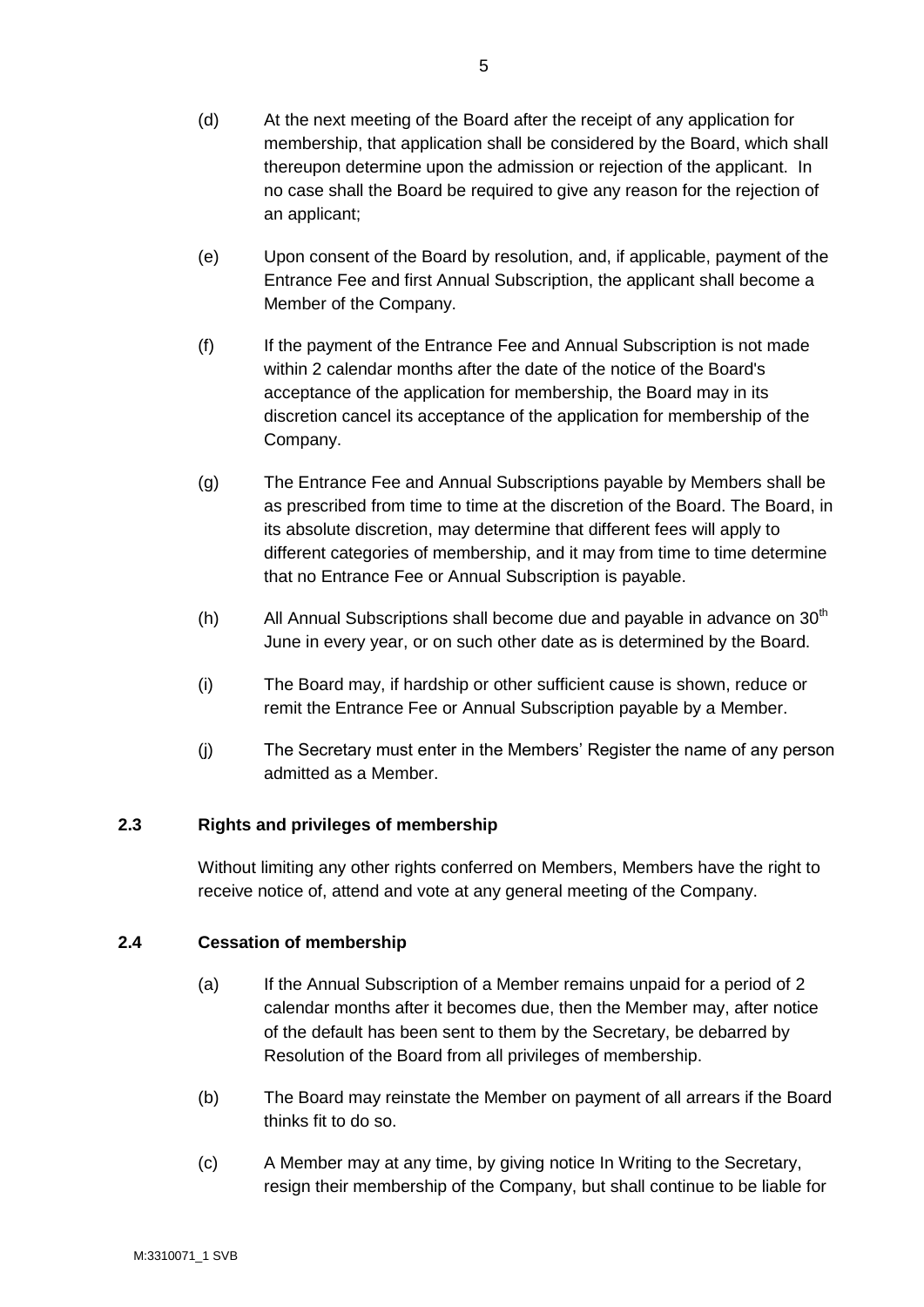any Annual Subscription and all arrears due and unpaid as at the date of their resignation and for all other moneys due by them to the Company and in addition for any sum not exceeding \$2 for which they are liable as a Member of the Company under clause 2.6.

- (d) Unless all the Members unanimously agree otherwise, a person will cease to be a Member if that Member wilfully refuses or neglects to comply with the provisions of this Constitution or is guilty of conduct which in the opinion of the Board is prejudicial to the interests of the Company.
- (e) The Board shall have the power by Resolution to censure, suspend or expel the Member from the Company.

#### **2.5 Liability of Members limited**

The liability of the Members of the Company is limited.

#### **2.6 Guarantee by Members**

Every Member of the Company undertakes to contribute to the property of the Company, in the event of the Company being wound up while the Member is a member or within one year after the Member ceases to be a member, for payment of the debts and liabilities of the Company contracted before the Member ceases to be a member and of the costs, charges and expenses of winding up and for adjustment of rights of the contributors among themselves, such amount as may be required, not exceeding \$2.

#### **2.7 Friends of Alola Australia Ltd**

In addition to Members of the Company, the Company may from time to time also admit other individuals, partnerships, corporations or organisations who also support the Objectives as Friends of Alola Australia Ltd. The admission requirements for Friends of Alola Australia Ltd will be at the discretion of the Board.

#### **3 GENERAL MEETINGS**

#### **3.1 Annual general meetings**

Subject to the Law, a general meeting of the Company called the "annual general meeting" must be held once in every calendar year and no later than 5 months after the end of the Financial Year of the Company. All other meetings of the Company will be called "general meetings" and may be convened at any time.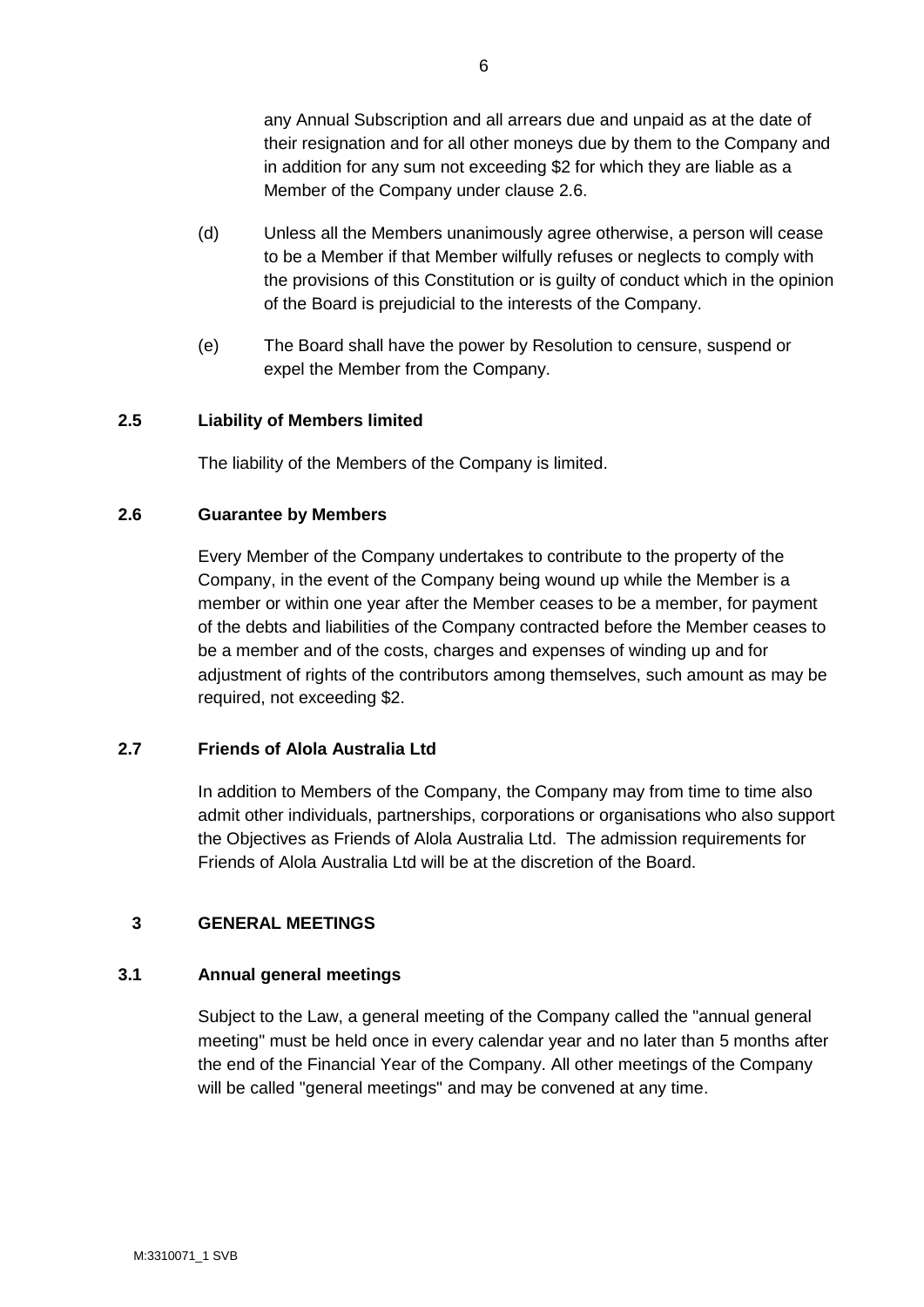# **3.2 Deemed holding of annual general meeting**

An annual general meeting will be deemed to have been held if the Company has held a general meeting at which Resolutions have been passed dealing with all matters required to be dealt with at an annual general meeting. This does not affect the obligation to hold an annual general meeting as required by the Law or this Constitution.

# **3.3 Convening of general meetings**

In relation to the convening of general meetings:

- (a) the Board may convene general meetings to be held at any place the Directors think fit;
- (b) a general meeting must be convened by the Directors as soon as practicable following a requisition of Members in the manner provided for by the Law.

# **3.4 Notice of general meetings**

- (a) Subject to the Law, at least 14 days notice of every general meeting must be given in the manner provided by this Constitution to the Members entitled to attend, and the persons entitled under this Constitution to receive notices.
- (b) Except as permitted by the Law, at least 21 days notice of every general meeting at which it is proposed to pass a Special Resolution must given in the manner provided by this Constitution to the Members entitled to attend, and the persons entitled under this Constitution to receive notices.

#### **3.5 Contents of notice of general meetings**

Every notice convening a general meeting must:

- (a) set out the place, date and time for the meeting (and if the meeting is to be held in 2 or more places, the technology that will be used to facilitate this);
- (b) set out the rights of and requirements for a Member to appoint a proxy;
- (c) be accompanied by an instrument of proxy in the form which complies with the Law and this Constitution, or in any other form as the Directors may from time prescribe or accept; and
- (d) otherwise comply with the requirements of section 249L of the Law.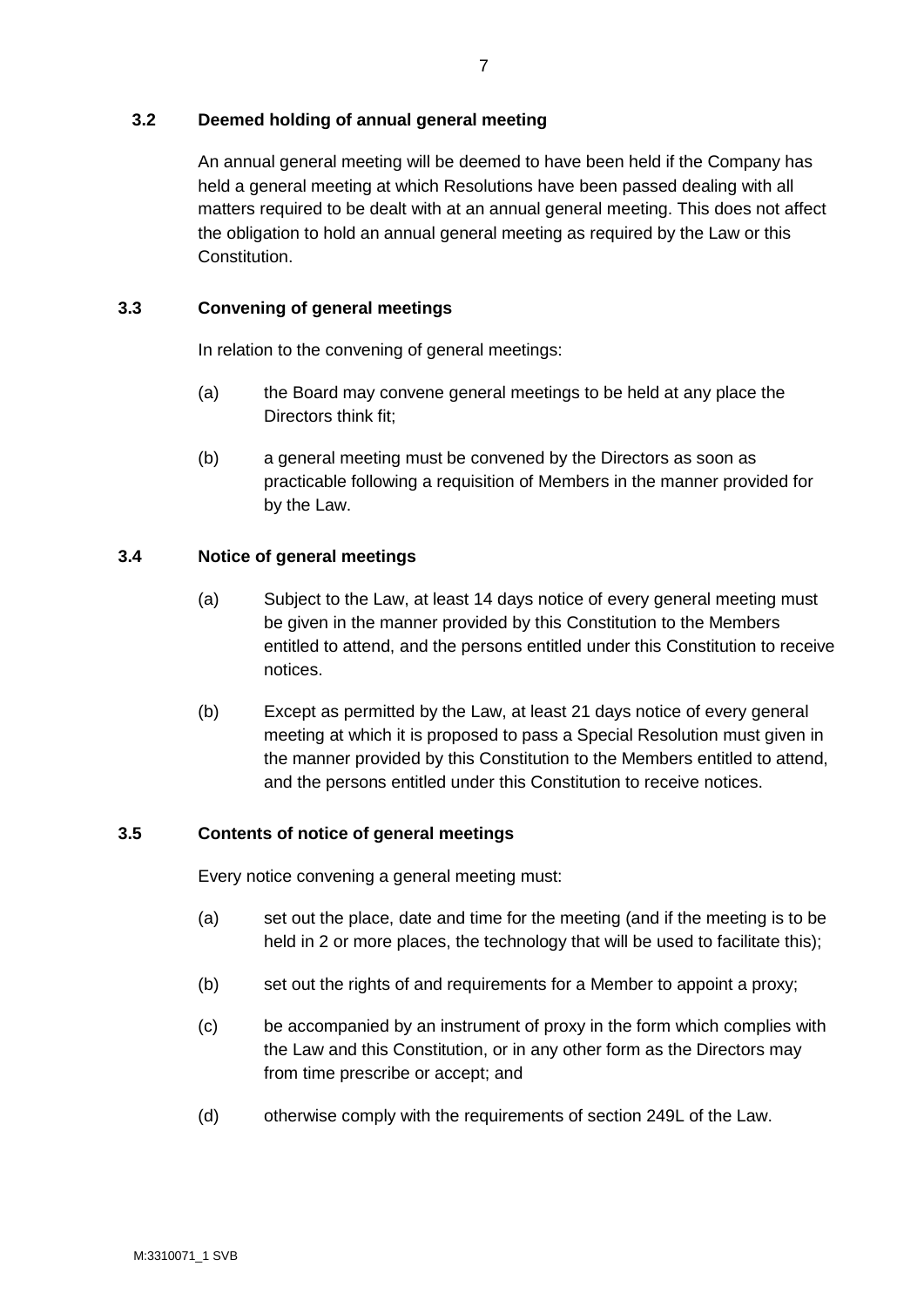#### **3.6 Omission to give notice**

Except as prescribed by the Law, the accidental omission to give notice of a meeting to any Member or the non-receipt of notice of a meeting by any Member will not invalidate any of the proceedings at that meetings.

# **4 PROCEEDINGS AT MEETINGS**

#### **4.1 How Members may participate**

A Member may attend an annual general meeting or general meeting at which it is entitled to be present, and is deemed to be present, in any of the following ways:

- (a) in person;
- (b) by attorney;
- (c) by proxy;
- (d) as provided in clause 4.10; and
- (e) in the case of a Member that is a body corporate, by a representative appointed by section 250D of the Law.

#### **4.2 Representatives of Bodies Corporate**

Where:

- (a) a person present at a meeting is authorised to act as the representative of a body corporate at the meeting under an authority given by the body corporate under Section 250D of the Law; and
- (b) the person is not otherwise entitled to be present at the meeting;

the body corporate will, for the purposes of this Constitution, be deemed to be present in person at the meeting.

#### **4.3 Business at annual general meeting**

The business of an annual general meeting will be:

- (a) to receive and consider the profit and loss account and balance sheet of the Company;
- (b) to receive and consider the reports of the Directors and the statements of the Directors;
- (c) to receive and consider the reports of the auditors;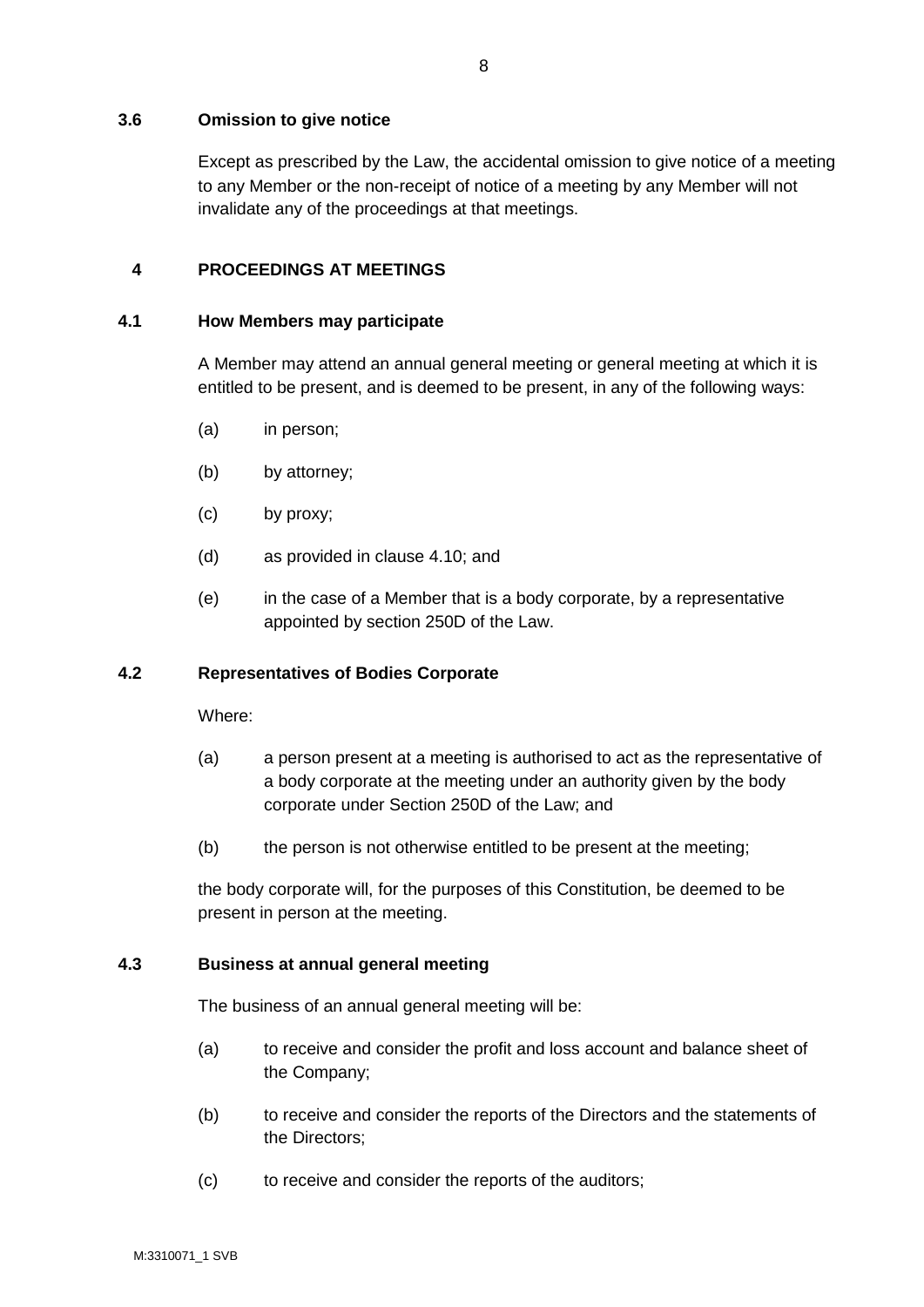- (d) to elect Directors in place of any retiring Director or any Director whose office may be vacated by virtue of clause 8.1(b), 8.3 or 8.4; and
- (e) to transact any other business which may be properly brought before the meeting.

# **4.4 Quorum for general meeting**

Subject to clause 4.5, no business will be transacted at any general meeting unless a quorum is present at the beginning of the meeting. A quorum is constituted by 3 Members of the Company present, in person or by attorney or proxy.

#### **4.5 No quorum**

- (a) If a quorum is not present within 30 minutes after the time appointed for the meeting, any meeting convened on a requisition of Members will be dissolved.
- (b) Any other meetings at which quorum is not present within 30 minutes after the time appointed for the meeting will be adjourned to the same day in the next week at the same time and place, or to such other day, time and place as the Directors may appoint by notice to the Members entitled to attend.
- (c) If at the adjourned meeting a quorum is not present within 30 minutes after the time appointed for the meeting, the meeting will be dissolved.

#### **4.6 Chairperson of general meeting**

- (a) The Chairperson or, in the Chairperson's absence, a Vice Chairperson is entitled to take the chair at every general meeting.
- (b) If there is no Chairperson or any Vice Chairperson, or if at any meeting the Chairperson or any Vice Chairperson is not present within 15 minutes after the time appointed for holding the meeting, or if the Chairperson or any Vice Chairperson is unwilling to act, the Directors present may choose a Chair.
- (c) If the Directors do not choose a Chair, the Members present must choose one of the Directors to be chair.
- (d) If no Directors are present or willing to take the chair, the Members must choose someone to be chair.

#### **4.7 Powers of the Chairperson**

At any general meeting a declaration by the Chairperson that a Resolution or Special Resolution has been carried or carried by a particular majority or not carried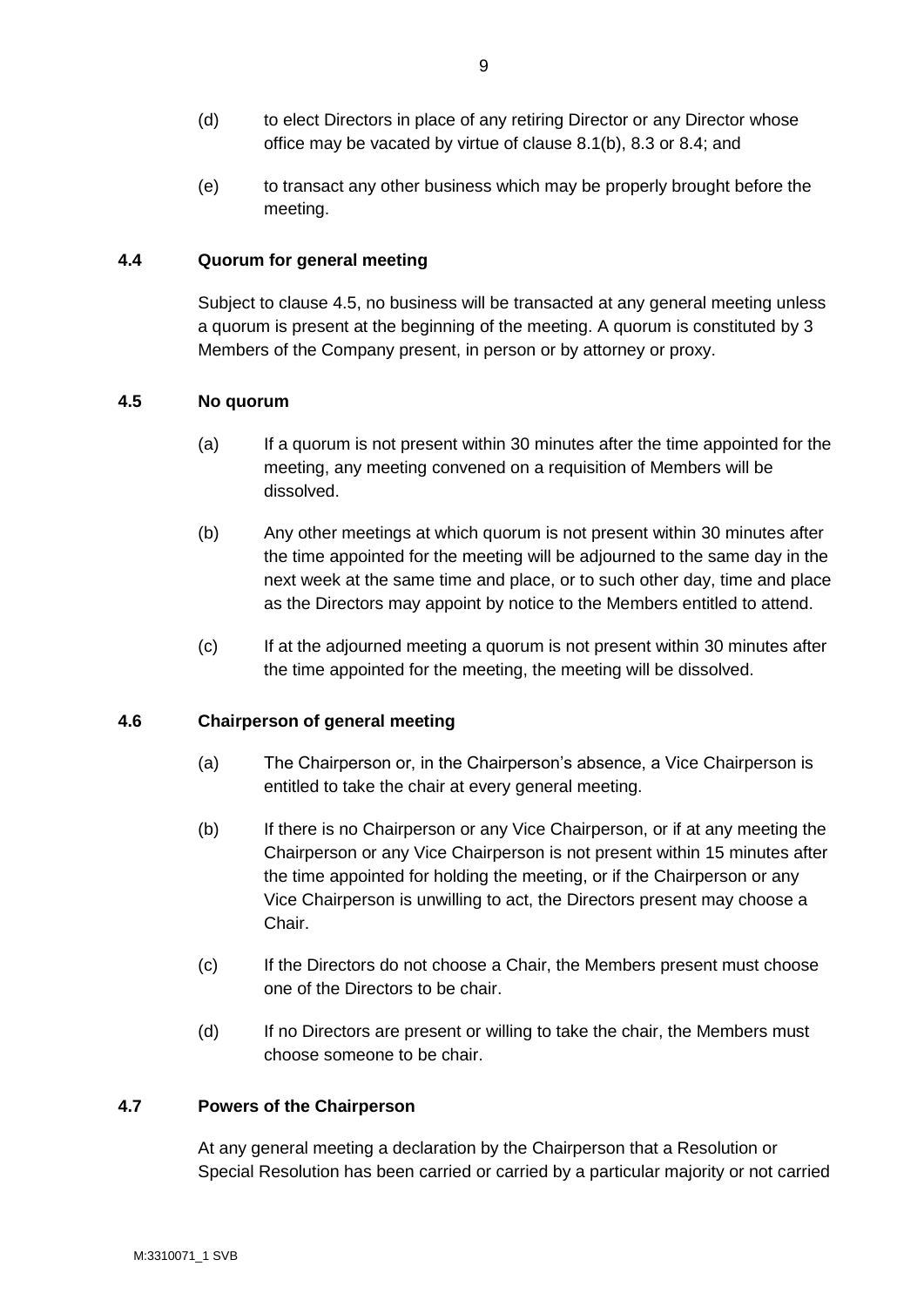and a recording of that declaration in the minute book will be conclusive evidence of the fact without proof of the number or proportion of votes recorded in favour of or against that Resolution or Special Resolution.

# **4.8 Adjournment of general meeting**

The Chairperson of a general meeting may, with the consent of the meeting, adjourn the meeting from the time to time and from the place to place, but only business left unfinished at the original meeting may be transacted at the recommencement of that adjourned meeting.

# **4.9 Notice of adjourned meeting**

If any general meeting is adjourned for more than 21 days, a notice of the adjournment must be given to the Members of the Company entitled to attend, in the same manner as notice was or ought to have been given of the original meeting. In the case of all other adjournments, it is not necessary to give notice of an adjournment or of the business to be transacted at the recommencement of any adjourned meeting.

# **4.10 Participation in general meetings**

A general meeting may be held by any technology approved by the Board that gives the Members as a whole a reasonable opportunity to participate. Participation by such means shall constitute presence in person at such meeting.

# **5 VOTING**

# **5.1 Resolution determined by majority**

At the general meeting, unless otherwise required by this Constitution or the Law:

- (a) all questions submitted to the meeting will be decided by a simple majority of votes.
- (b) in the first instance, voting will be on a show of hands. A poll may be demanded on any question before the close of the meeting by the Chairperson, any Member, or their proxy, attorney or representative.
- (c) The Chairperson must decide in each case the manner in which a poll will be taken, and the result of the poll will be the Resolution of the meeting at which the poll was demanded.
- (d) A poll demanded on the election of the Chairperson or on a question of adjournment will be taken immediately.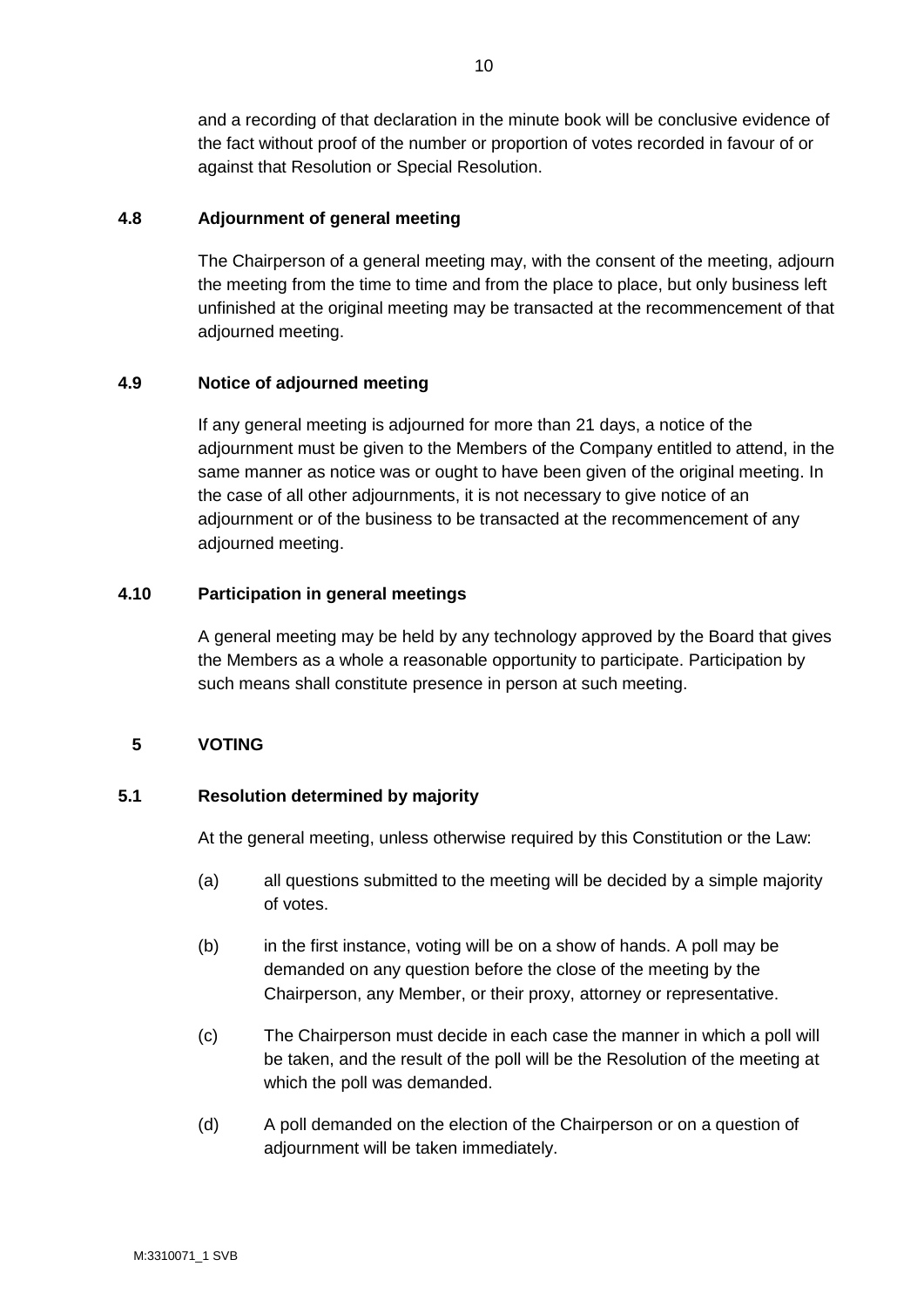- (e) Any dispute relating to the admission or rejection of a vote must be determined by the Chairperson and the Chairperson's determination made in good faith will be final and conclusive.
- (f) The demand for a poll may be withdrawn.

# **5.2 Votes**

- (a) On a show of hands or poll every person present as a Member and entitled to vote, or as a representatives, proxy or attorney of a Member and entitled to vote, will have one vote.
- (b) In the case of an equality of votes, whether on a show of hands or on a poll, the Chairperson of the meeting at which the show of hands takes place or at which the poll is demanded shall be entitled to a second or casting vote.
- (c) Subject to clause 4.1 and 4.2, a Member may vote in person or by proxy.
- (d) A Member who is of unsound mind or whose person or estate is liable to be dealt with in any way under the law relating to mental health may vote, whether on a show of hands or on a poll, by his or her committee or trustee or by such other person as properly has the management of his/her estate, and any such committee, trustee or other person may vote by proxy.
- (e) No Member shall be entitled to vote at any general meeting if his or her annual subscription (if any) is more than 2 months in arrears at the date of the meeting.
- (f) The Company may hold a meeting of its Members at 2 or more venues using any technology that gives the Members as a whole a reasonable opportunity to participate.

#### **5.3 Attorney of Members**

- (a) Any Member may appoint an attorney to act on their behalf at all meetings of the Company or all meetings of the Company during a specified period.
- (b) Before the first meeting at which the attorney acts on the Members' behalf, a power of attorney must be deposited at the Company's registered office or at any place specified in the notice convening that meeting.
- (c) At the first meeting and at any subsequent meeting to which the power of attorney may relate, the attorney must hand to the Chairperson of the meeting a properly executed declaration of non-revocation of the power of attorney.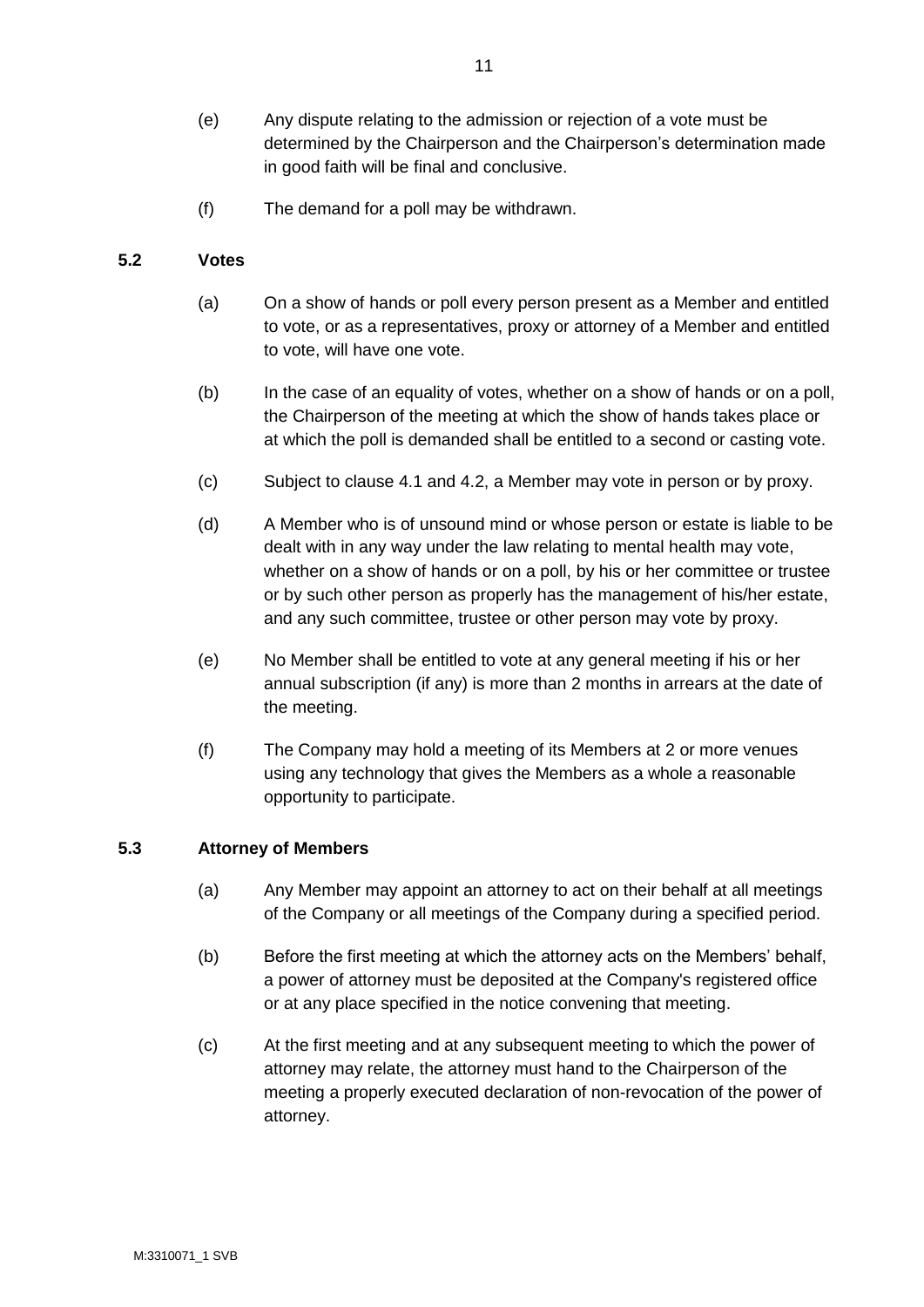#### **6 PROXIES**

# **6.1 Instruments appointing proxy**

The instrument appointing a proxy must be In Writing signed by the appointer or by the appointer's attorney properly authorised In Writing, or if the appointer is a body corporate, under its common seal or signed by at least 2 of its officers.

# **6.2 Deposit of proxy with Company**

- (a) The instrument appointing a proxy, and the original power of attorney (if any) under which it is signed or certified, must receive by the Company at least 48 hours before the time for holding the meeting by delivery to the Company's registered office, or otherwise by any other means permissible under section 250B(3) of the Law.
- (b) An instrument appointing a proxy will only be valid for 12 months from the date of its execution unless it states that it is valid for all meetings until revoked, except that any expired instrument may be used upon the recommencement of an adjourned meeting for which that instrument was originally intended.

# **6.3 Validity of vote given in accordance with proxy**

Unless the Company has received Written notice of the matter before the start of the meeting at which a proxy or an attorney votes, a vote cast by the proxy or attorney will be valid even if, before the proxy or attorney voted:

- (a) the Member dies; or
- (b) the Member is mentally incapacitated; or
- (c) the Member revokes the proxy's or attorney's appointment; or
- (d) the Member revokes the authority under which the proxy was appointed by the third party.

#### **6.4 Form of proxy**

- (a) Every instrument of proxy must specify the Member's name and address, the Company's name, the proxy's name or the name of the office held by the proxy and the meetings at which the proxy may be used, and must otherwise comply with the provision of section 250A of the Law.
- (b) The instrument of proxy may be worded so that a proxy is directed to vote either for or against each of the Resolutions to be proposed.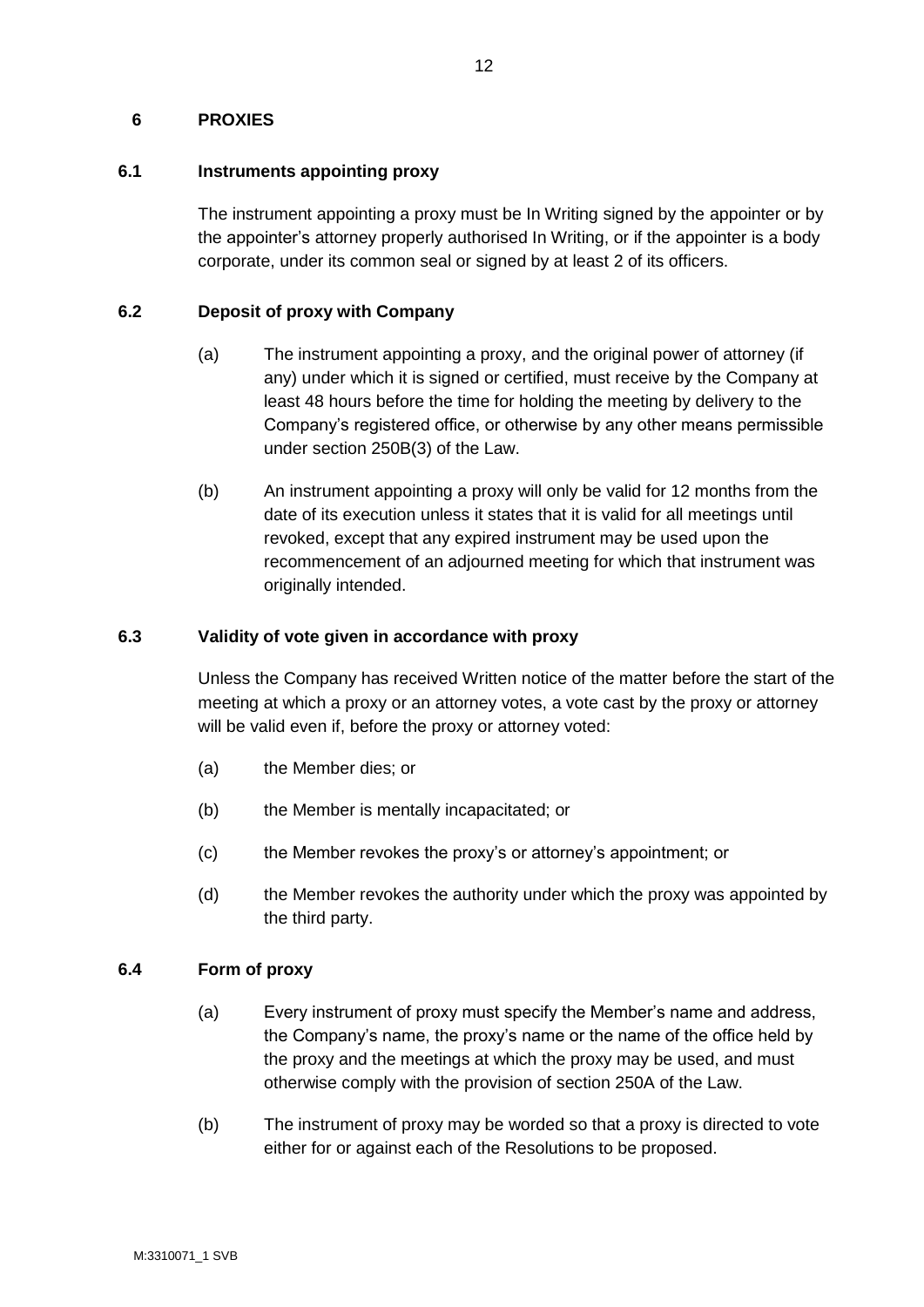(c) Any instrument of proxy deposited in accordance with this Constitution in which the name of the appointee is not specified will be deemed to be given in favour of the Chairperson of the meeting to which it relates.

# **6.5 Resolution without meetings**

- (a) Any Resolution, other than a Resolution to remove an auditor under section 329 of the Law, may be passed without a general meeting being held, if all the Members entitled to vote on the Resolution (or being corporations, their duly authorised representatives or attorneys) sign a statement that they are in favour of a Resolution set out in the document.
- (b) Identical copies of the documented Resolution and accompanying information may be distributed for signing by different Members.
- (c) The Resolution is passed when the last Member signs the documented Resolution.

# **7 DIRECTORS**

#### **7.1 Numbers of Directors**

The number of Directors must not be less than 3 nor more than 10, or such other number as is determined by the Board at any time.

#### **7.2 Residence of Directors**

Directors must be natural persons, a majority of whom ordinarily reside within Australia and have a degree of responsibility to the general community in Australia.

#### **7.3 Consent**

Before being appointed as a Director a person must give the Company a signed consent to act as director, which must be retained by the Company.

#### **7.4 Process for election and appointment of Directors**

- (a) Members may elect a person as a Director by resolution passed at an annual general meeting.
- (b) Directors may appoint other persons as Directors outside of an annual general meeting:
	- (i) in order to make up a quorum for a Directors' meeting even if the total number of Directors otherwise present is not enough to make up that quorum;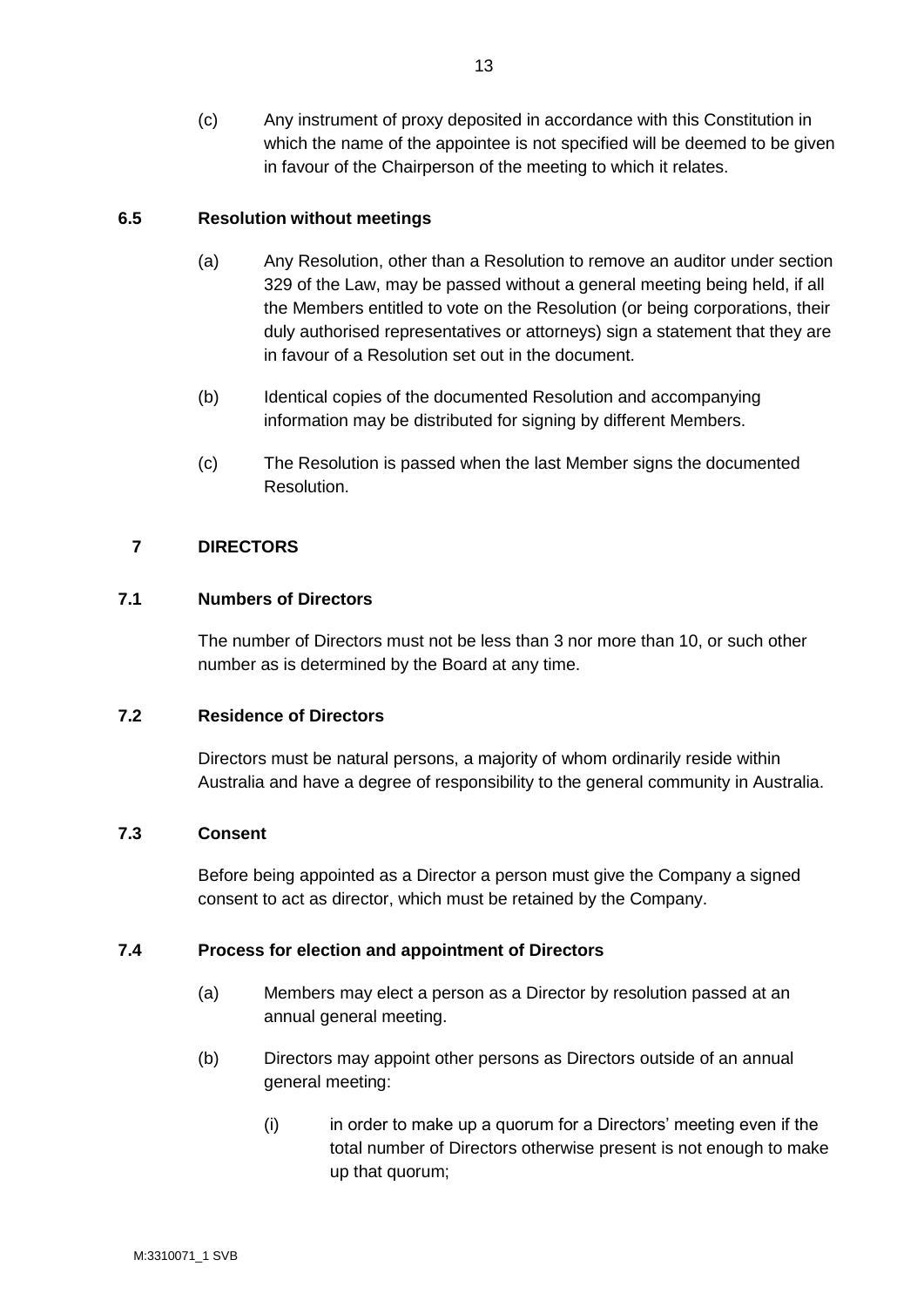- (iii) where a casual vacancy arises as outlined in clause 7.7.
- (c) If a person is appointed as a Director in accordance with clause 7.4(d)(i) or 7.4(d)(ii), the Company must confirm the appointment by resolution at the Company's next annual general meeting. If the appointment is not confirmed, the person ceases to be a Director at the end of that annual general meeting.

#### **7.5 Chairperson**

The Directors must appoint a Director to be the Chairperson. The Chairperson shall preside at all meetings of the Company and the Board. A person will cease to be the Chairperson when he or she ceases to be a Director. The Directors may revoke or vary the appointment of the Chairperson at any time. The Chairperson may appoint, with the consent of the Board, standing committees, task forces and their respective Chairperson. The Chairperson shall perform such other duties as may prescribed from time to time by the Board and such as are necessary to fulfill the objectives of the Company.

#### **7.6 Vice Chairperson**

The Directors may appoint a Director (and may appoint an additional Director) as Vice Chairperson or Vice Chairpersons. In the absence of the Chairperson or in the event of his or her inability or refusal to act, the Vice Chairperson (or, if applicable, one of the Vice Chairpersons) shall perform the duties of the Chairperson, and when so acting, shall have all powers of and be subject to all the restrictions upon the Chairperson. The Vice Chairperson (or Vice Chairpersons) shall perform such other duties as from time may be assigned by the Chairperson or by the Board. A person will cease to be the Vice -Chairperson when he or she ceases to be a Director. The Directors may revoke or vary the appointment of a Vice-Chairperson at any time.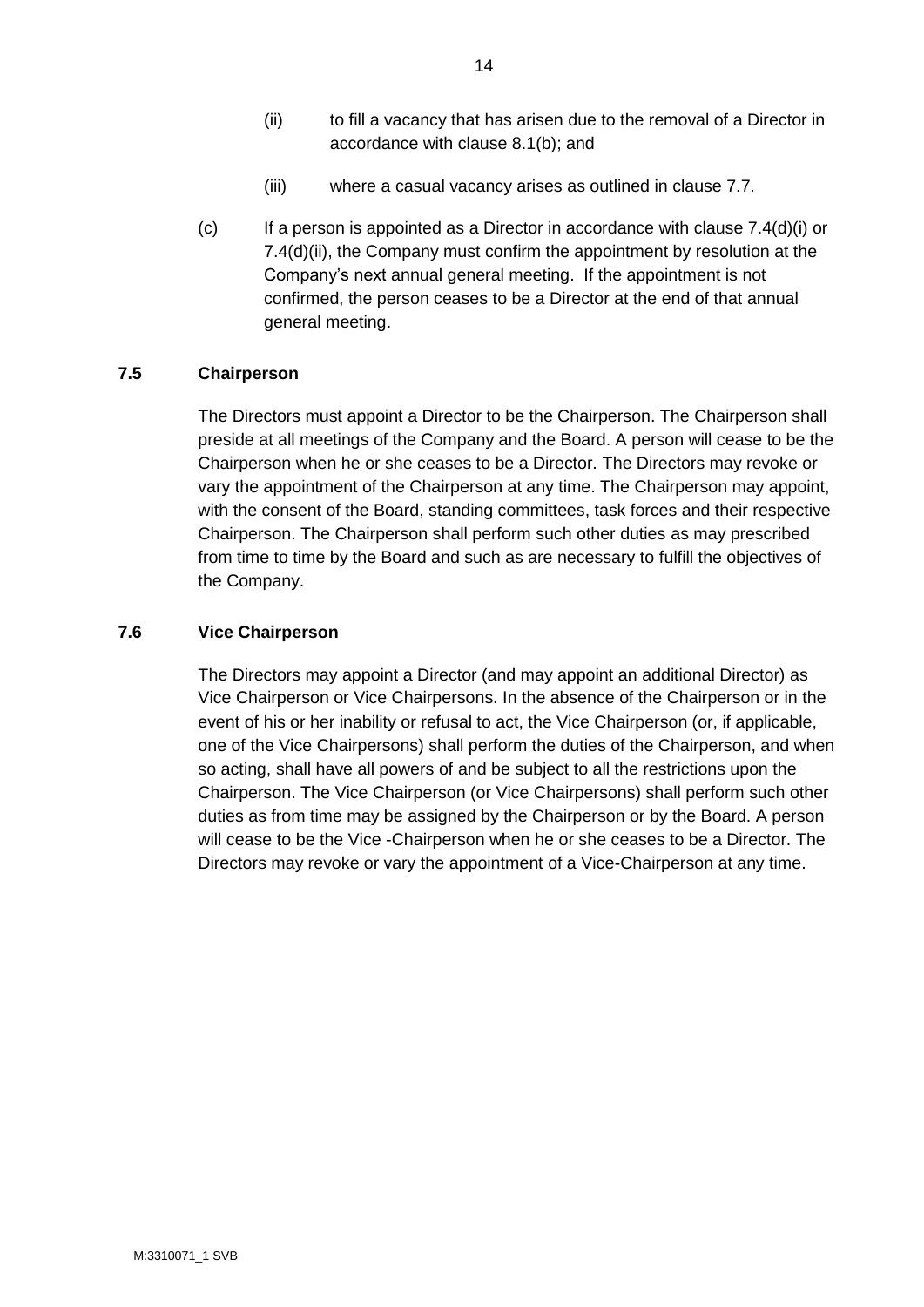# **7.7 Casual vacancies**

The Directors have the power at any time to appoint a person qualified under clause 7.8 as a Director to fill a casual vacancy because of death, resignation, removal, disqualification or otherwise, except that the total number of Directors must not at any time exceed the maximum number of directors applicable under clause 7.1. Such appointments must comply with clause 7.2 and terminate at the end of the term for which the predecessor Director was appointed, unless terminated earlier in accordance with this Constitution.

# **7.8 Qualification for appointment as a Director**

To be eligible to be appointed as a Director, a person must:

(a) demonstrate a commitment in relation to the Objectives.

# **7.9 Auditor cannot be Director**

Subject to the Law, an auditor of the Company or partner or employee or employer of an auditor cannot be appointed a Director of the Company.

# **7.10 Alternate Directors**

No Director may appoint a person to act as an alternate Director.

#### **7.11 Interim Directors**

- (a) Upon the registration of the Company, a board of Interim Directors shall be constituted, consisting of the following persons:
	- (i) Christine Perkins
	- (ii) Robbie Campo
	- (iii) Jill Forsyth
	- (iv) Karen O'Sullivan
	- (v) Geoff Donnelly
	- (vi) Melanie Atkins
	- (vii) Rosalie Sword
- (b) The board of Interim Directors is authorised to attend to any matters as are reasonably necessary to convene and conduct the first annual general meeting, and to operate the Company until that time.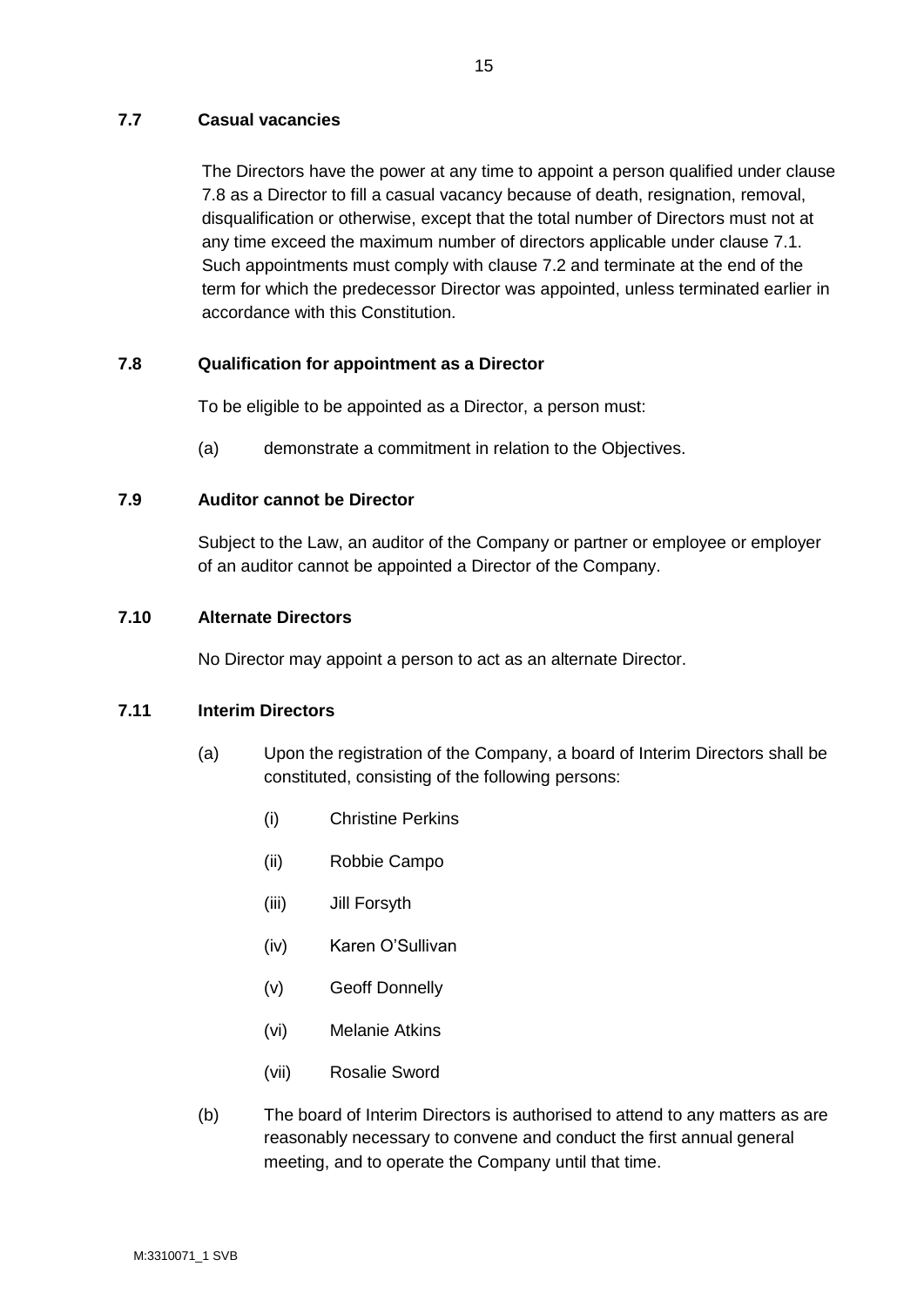- (c) The Interim Directors are, subject to this Constitution eligible to seek election as Directors at the first annual general meeting. If an Interim Director is not elected as a Director at the first annual general meeting, that Interim Director is deemed to have retired from office at the conclusion of the first annual general meeting.
- (d) The board of Interim Directors is to ensure that the first annual general meeting is convened as soon as reasonably possible.

# **8 DIRECTORS' TENURE OF OFFICE**

#### **8.1 Directors' tenure of office**

- (a) Subject to the Law, each Director will hold office until removed in accordance with clause 8.1(b) or 8.3 or until the Director's office is otherwise vacated in accordance with this Constitution.
- (b) Three years after the first appointment and thereafter at each annual general meeting, the office of one third of the Directors (that have served 3 years) will be vacated (in addition to any casual appointments terminated in accordance with clause 7.7). If the number of Directors is not divisible by 3, then the number of Directors who vacate office shall be determined by dividing the number of Directors (that have served 3 years) by 3 and rounding that number up to the next whole number.
- (c) The Directors to vacate their offices under clause 8.1 (b) will be chosen to do so in the following order:
	- (i) the most senior Director, based on length of service, first, and then each less senior Director and;
	- (ii) if necessary, by lot from among Directors ranking equally in seniority, based on length of service.

#### **8.2 Retiring director eligible for re-appointment**

Subject to clause 8.4, a Director who retires or whose office is vacated under this Constitution is eligible for re-appointment to the Board.

#### **8.3 Removal of director by the Company**

The Company may by Resolution remove any Director at any time.

#### **8.4 Vacation of office**

The office of a Director will be automatically vacated if the Director: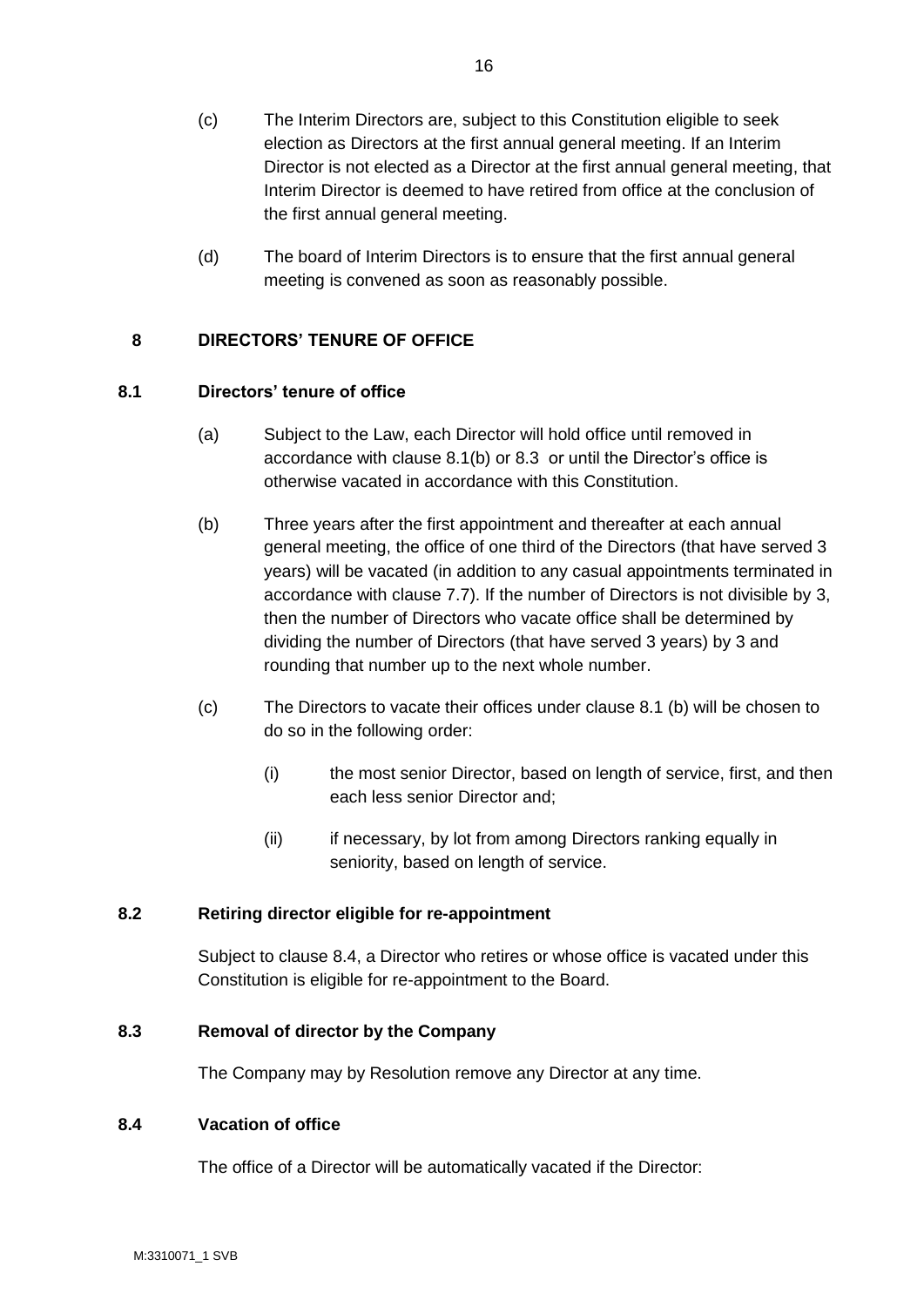- (a) commits an act of bankruptcy or enters into an arrangement or composition with all or a substantial number of his or her creditors;
- (b) becomes of unsound mind or a person whose person or estate is liable to be dealt with in any way under the laws relating to mental health;
- (c) resigns office by notice in writing to the Company; or
- (d) vacates office or is prohibited from being a Director in accordance with any of the provisions of the Law or any order made under the Law.

A Director whose office is vacated under sub-clauses (a), (b), (c) or (d) will not be eligible for re-election until the disability (or disabilities) referred to is (or are) removed.

# **9 PROCEEDINGS OF DIRECTORS**

#### **9.1 Board meetings and quorum for Board meetings**

- (a) Subject to clause 9.3, the Directors may meet for the dispatch of business and adjourn and otherwise regulate their meetings as they think fit, but must meet at least once in every 3 month period.
- (b) The quorum will be one half of the Directors then holding office. If the number of Directors falls below 3, the Directors may act for the sole purpose of filling the casual vacancy or vacancies pursuant to clause 7.7. If the number of Directors is not divisible by 2, then the quorum shall be determined by dividing the number of Directors by 2 and rounding that number up to the next whole number.
- (c) If a quorum is present at the beginning of the meeting, it is deemed to be present throughout the meeting even if a Director leaves during the meeting, or is absent from voting, for any reason.

#### **9.2 Conduct of Board meetings**

- (a) A Directors' meeting may be called or held by telephone, email or by using any other technology consented to by all the Directors. Participation by such means shall constitute presence in person at such meetings.
- (b) The consent may be a standing one and may only be varied or withdrawn by a further ordinary Resolution of Directors.

#### **9.3 Convening of Board meeting and place of meeting**

The Board must meet whenever a meeting is called by one half of the Directors, provided that not less than 14 working days' Written notice has been given to the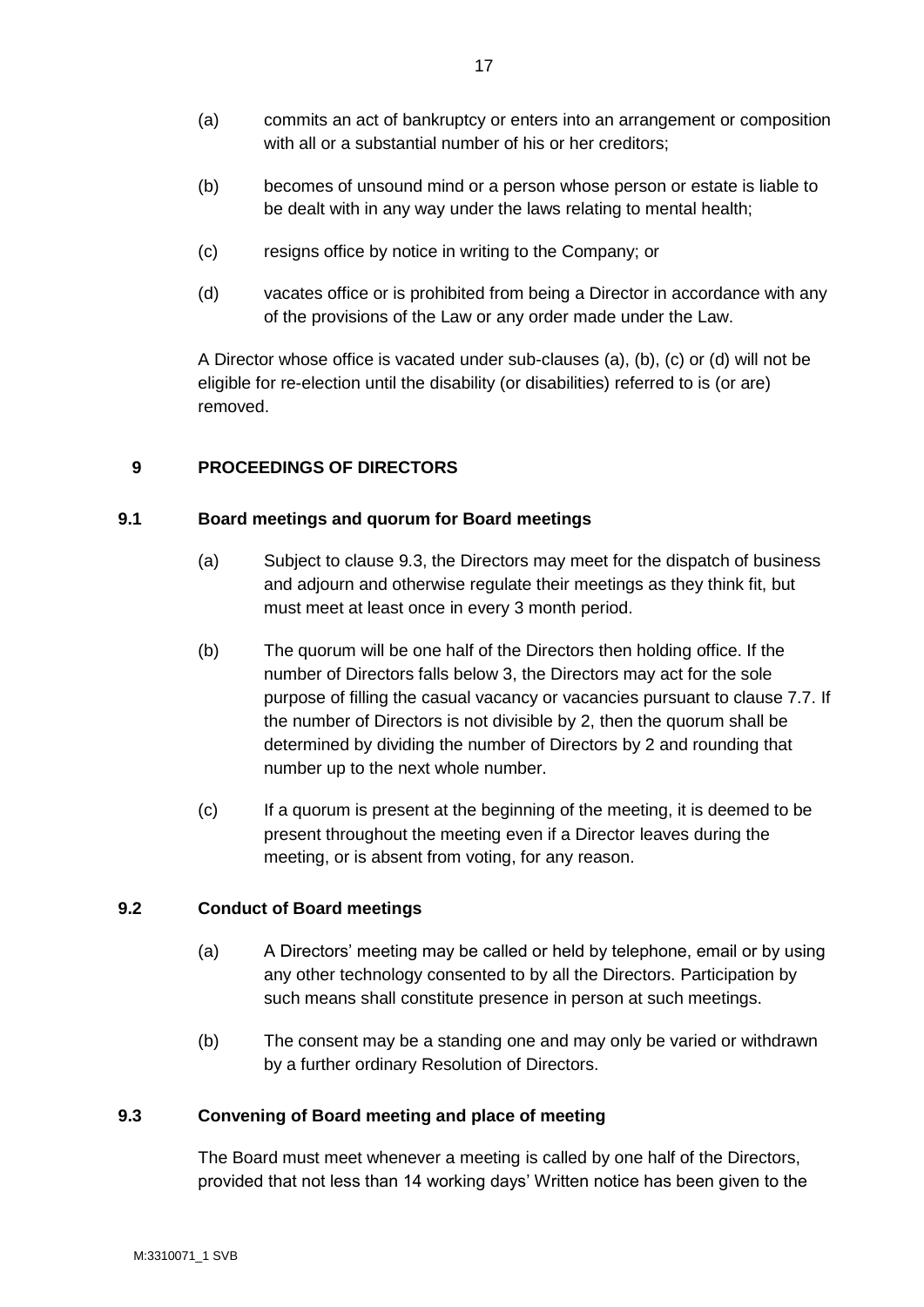other Directors. If the number of Directors is not divisible by 2, then the number of Directors required to call a meeting shall be determined by dividing the number of Directors by 2 and rounding that number up to the next whole number.

# **9.4 Secretary**

- (a) A Secretary of the Company must be appointed by the Directors in accordance with the Law.
- (b) The Secretary must be ordinarily resident in Australia.
- (c) The Directors may also appoint an acting secretary and Assistant Secretaries.
- (d) Any appointment of a Secretary, acting secretary or Assistant Secretaries may be for such term, at such remuneration and on such conditions as the Directors think fit and any person so appointed may be removed by the Directors.
- (e) The Secretary must keep minutes that record all Resolutions and proceedings of all meetings of the Board.
- (f) The Secretary must notify members of the Board In Writing not less than 14 working days in advance of any Board meeting and will, at that time, provide the minutes of the previous Board meeting and the agenda for the coming Board meeting.

#### **9.5 Responsibilities of the Board**

- (a) The Board is responsible for, and has the sole power in respect of, the policy, practices, overall management and operation of the Company and may delegate any such responsibilities to the Chief Executive Office or its Committees or otherwise as it may determine.
- (b) Without limiting paragraph (a), the specific responsibilities of the Board include the following:
	- (i) Set strategies and corporate goals;
	- (ii) set policies governing the operation of the Company
	- (iii) consider and approve recommendations from Committees for the distribution of funds;
	- (iv) review progress in achieving the Objectives;
	- (v) restructure programs as necessary;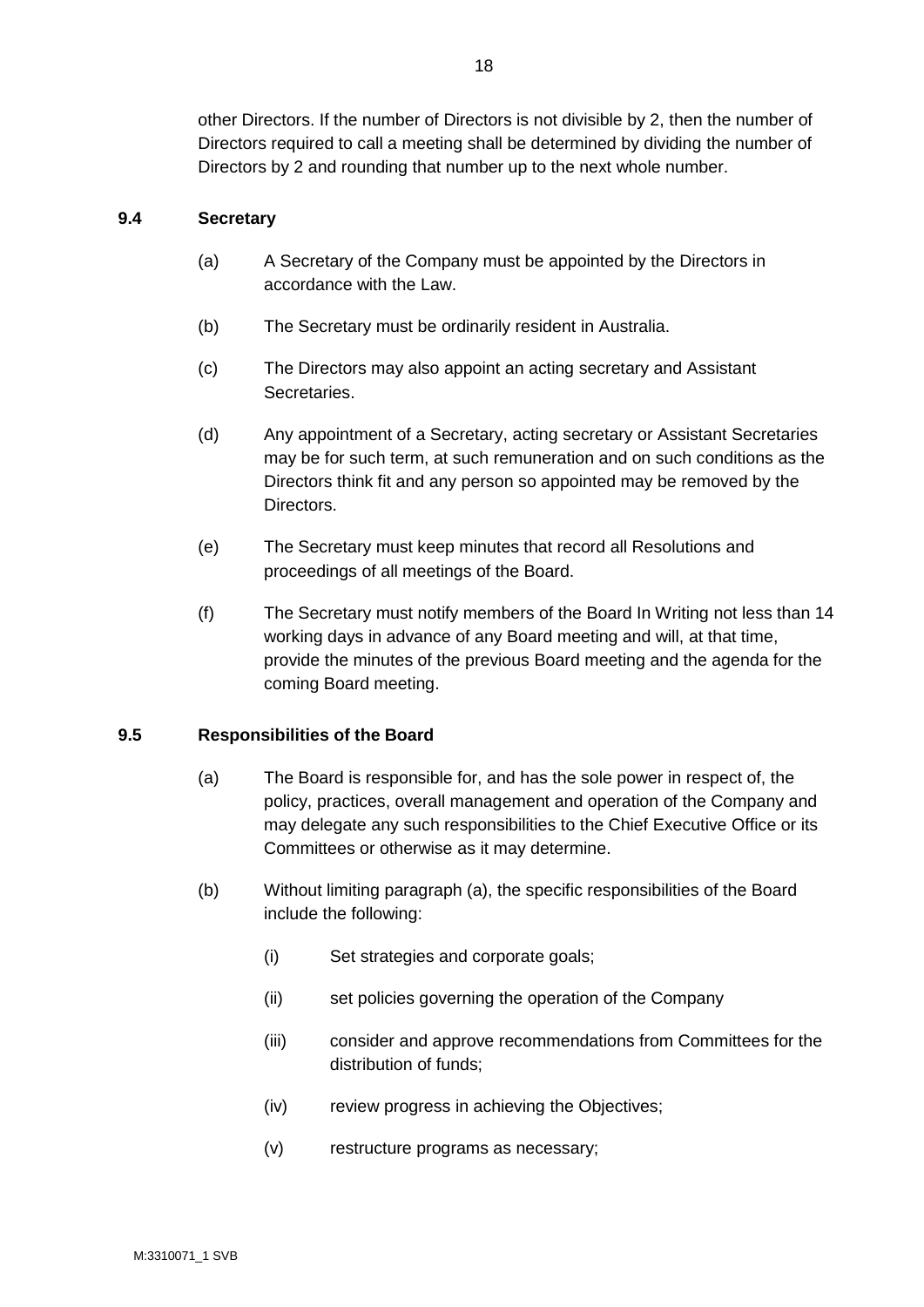- (vi) appoint members to Committees;
- (vii) appoint and remove the Chief Executive Officer and approve the terms and conditions of appointment and the remuneration of the Chief Executive Officer;
- (viii) supervise the activities of the Chief Executive Officer;
- (ix) set guidelines on the admission of new Members;
- (x) set guidelines for the appointment and secondment of staff;
- (xi) determine the insurance to be effected by the Company; and
- (xii) ensure that the Company is managed in a financially responsible and prudent manner to best achieve the Objectives.

#### **9.6 Board meeting competent to exercise all powers**

A meeting of the Directors at which a quorum is present may exercise all or any of the powers and discretions vested in or exercisable by the Directors generally.

#### **9.7 Resolution passed deemed to be determination of board**

Any Resolution properly passed at a duly convened meeting of the Directors at which a quorum is present will be deemed to be a determination by all the Directors of the Board for the purposes of this Constitution.

#### **9.8 Questions to be decided by majority**

(a) Questions arising at any meeting of the Directors will be decided by a majority of votes of Directors present and entitled to vote. In the case of an equality of votes, the Chairperson will be entitled to a second or casting vote.

#### **9.9 Resolution in writing**

- (a) A Resolution In Writing of which notice has been given to all Directors entitled to receive notice of a Meeting of the Directors, and which is signed by a majority of Directors entitled to attend and vote at meetings of the Directors, is valid as if passed at Meeting of the Directors duly convened and held.
- (b) Copies of the proposed Resolution may be distributed for signing by different Directors, but each copy must have identical wording.
- (c) The Resolution is deemed to have passed when the last Directors signs the document.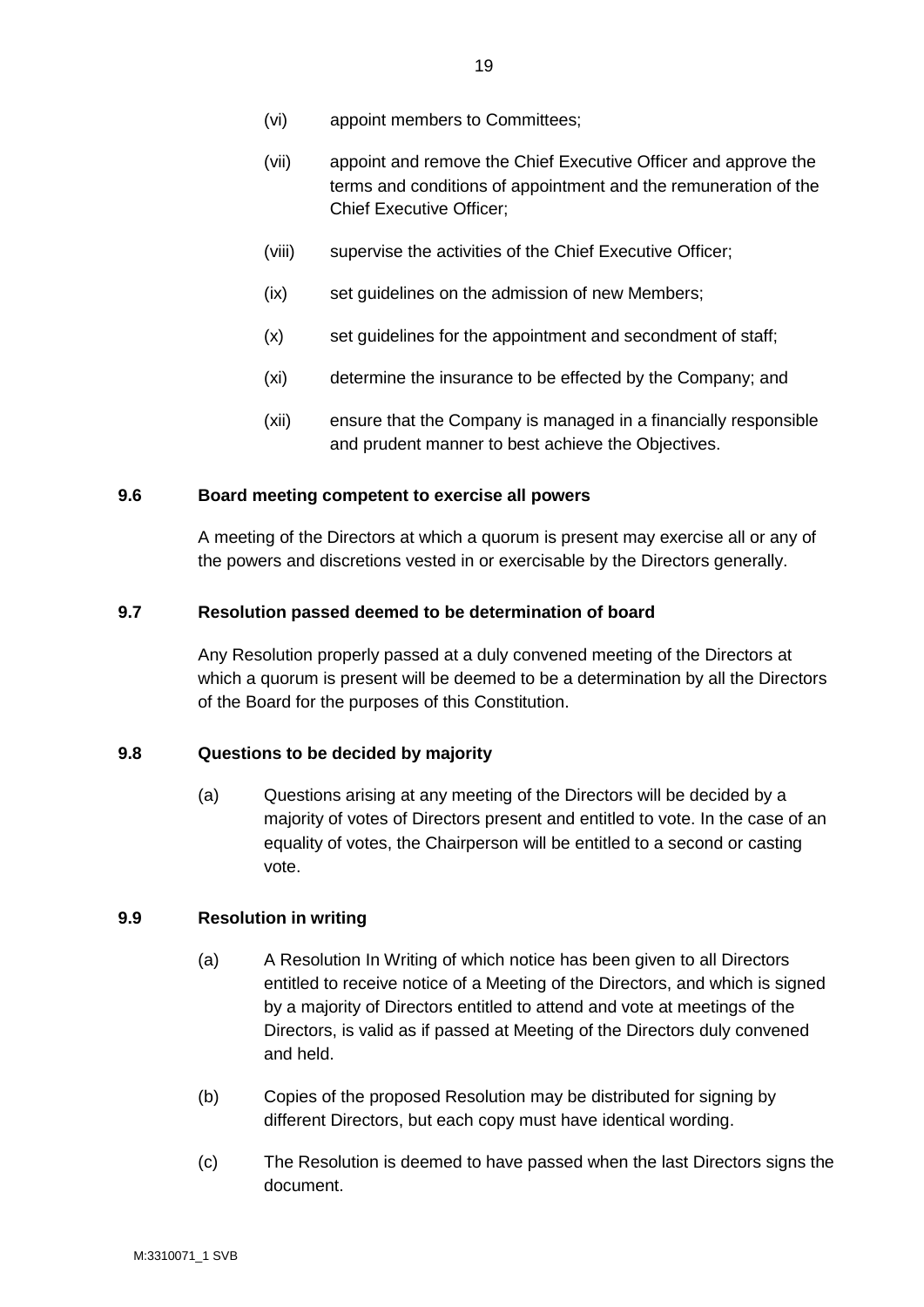#### **9.10 Committee powers and meetings**

Pursuant to clause 9.5(b):

- (a) The Directors may delegate any of their powers to a Committee of Directors and officers, and may revoke any such delegation.
- (b) Any Committee must exercise the powers delegated to it in accordance with any directions of the Board.
- (c) The meeting and proceedings of any Committee consisting of 2 or more Directors or officers will be governed by the provisions of this Constitution regulating the meetings and proceedings of the Directors in so far as they are applicable and are not superseded by any direction made by the Board under this clause.
- (d) If not formally appointed to a Committee, the Chairperson or Vice-Chairperson will be entitled to attend meetings of each Committee as an ex-officio member.
- (e) Subject to paragraphs (a)-(d) above:
	- (i) the Board shall appoint an Audit, Risk & Compliance Committee, which consists of at least 2 and up to 3 Directors. The Audit, Risk and Compliance Committee shall:
		- (A) oversee the financial management of the Company and the operation of the Public Fund;
		- (B) liaise with the auditors:
		- (C) oversee and prepare financial statements on behalf of the Board and the Public Fund;
		- (D) report to the Board on a regular basis regarding the financial status of the Company and the Public Fund;
		- (E) oversee compliance with corporate governance and regulatory requirements of the Company; and
		- (F) Identify the risks which the organisation may face, develop a risk management plan to avoid, mitigate, minimise or manage those risks and report to the Board on a regular basis in relation to the organisation's risk management.
	- (ii) the Board may appoint a Strategic Planning Committee, which consists of at least 2 and up to 3 Directors. The Strategic Planning Committee shall: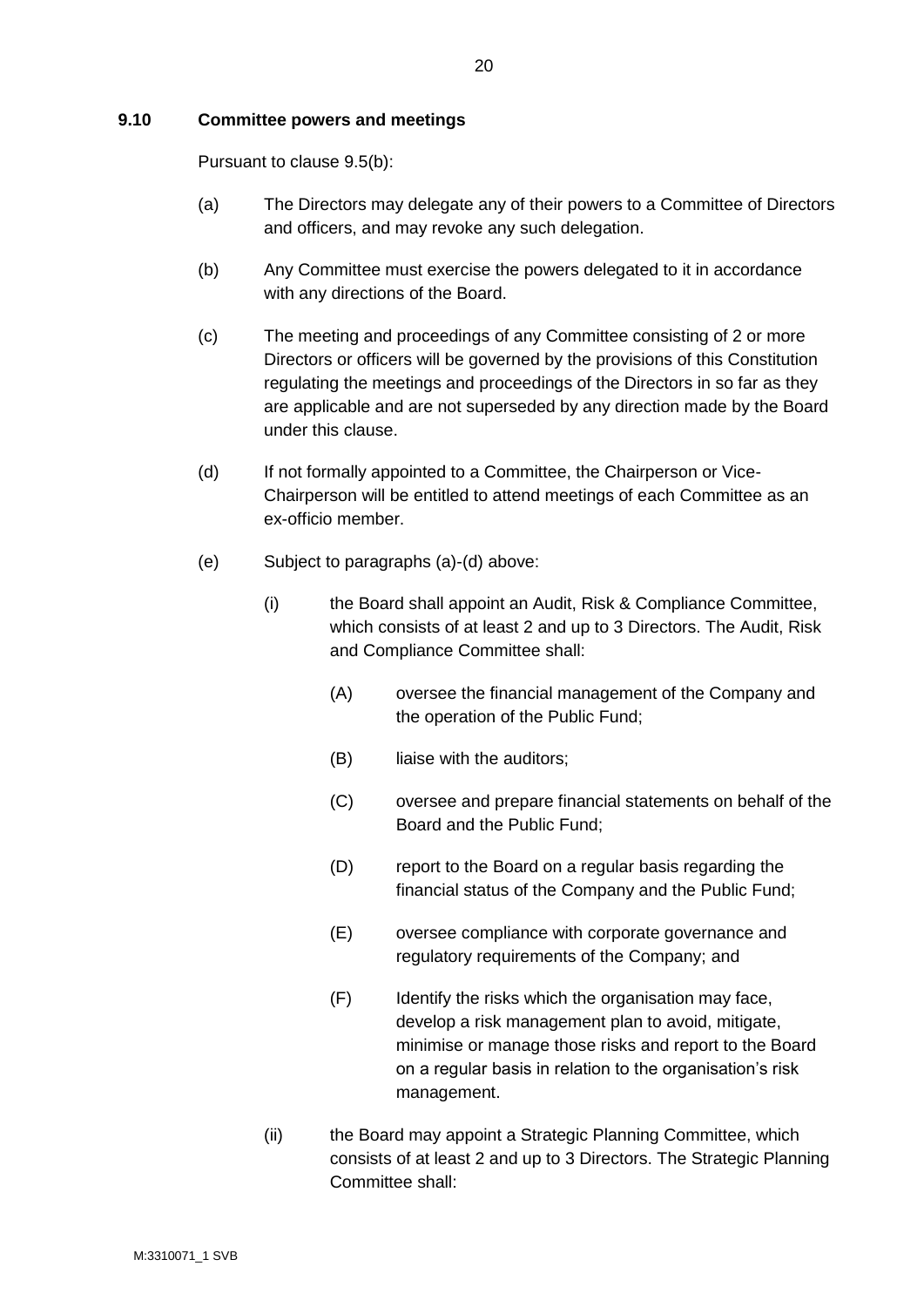- (A) provide recommendations to the Board in relation to strategic planning;
- (B) make recommendations to the Board in relation to the Objectives, including recommendations as to the allocation of resources for programs and the planning, approving, monitoring, and evaluating of programs undertaken in Timor-Leste;
- (C) evaluate the outcomes of strategies undertaken by the Company; and
- (D) report to the Board on a regular basis on key strategic initiatives taken or to be taken by the Company; and
- (iii) the Board may appoint a Fund Raising, Awareness Raising and Volunteers Committee, which consists of at least 1 Director, and may also appoint non-director committee members to that Committee. The Fund Raising, Awareness Raising and Volunteers Committee Committee shall:
	- (A) oversee the fundraising initiatives of the Company;
	- (B) assist in the development of strategies for fundraising;
	- (C) secure sources of funding from the government, corporate and public sectors; and
	- (D) ensure financial due diligence over all fundraising activities of the Company is observed; and report to the Board on strategies and outcomes on fundraising activities of the Company.
- (f) Vacancies in the membership of any Committee may be filled by appointments made in the same manner as provided in the case of the original appointments.
- (g) Each Committee may adopt rules for its own government not inconsistent with this Constitution or with rules adopted by the Board.

# **9.11 Validity of acts of directors**

All acts done by any meeting of the Directors or by a Committee or by any person acting as a Director are valid even if it is afterwards discovered that there was some defect in the appointment or election of any Director or person acting as a Director or that any Director was disqualified or had vacated office or was otherwise not entitled to vote or act.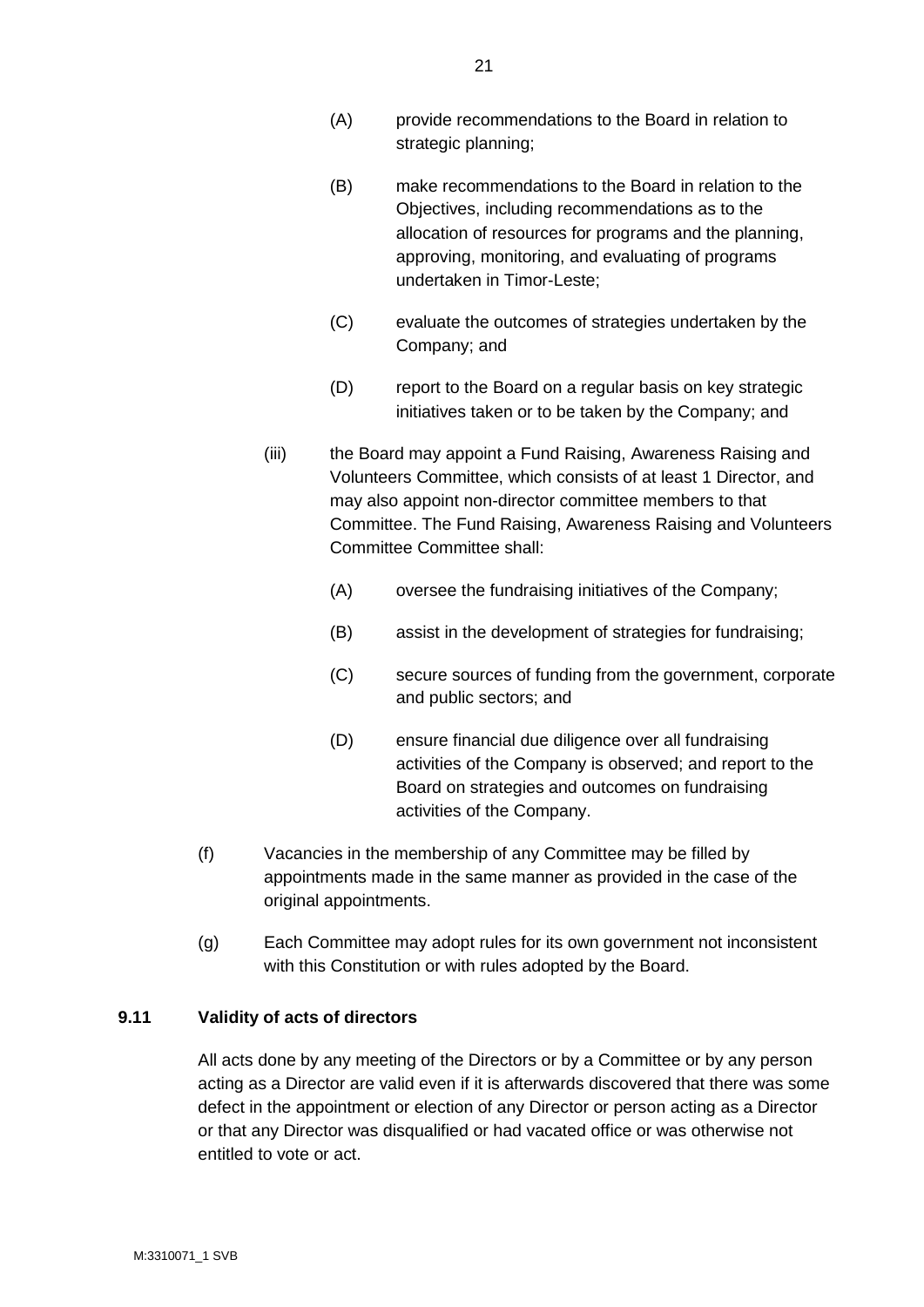# **9.12 Material personal interest - Director's duty to disclose**

- (a) Unless an exception under the Law applies, if a Director has a material personal interest in a matter that relates to the affairs of the Company, a Director must give the other Directors notice of the interest.
- (b) The notice required by clause 9.12(a) must:
	- (i) include details of:
		- (A) the nature and extent of the interest; and
		- (B) the relation of the interest to the affairs of the Company; and
	- (ii) be given at a Directors' meeting as soon as practicable after the Director becomes aware of their interest in the matter.

#### **9.13 Director may give standing notice about an interest**

A Director with a material personal interest in a matter that relates to the affairs of the Company may give standing notice of this ongoing interest in accordance with clause 9.12 and the Law.

# **9.14 Voting and completion of transactions in which a Director has a material personal interest**

A Director who has a material personal interest in a matter that is being considered at a Directors' meeting must not:

- (a) be present while the matter is being considered at the meeting; or
- (b) vote on the matter;

unless:

- (c) the interest does not need to be disclosed under the Law; or
- (d) the Directors who do not have a material personal interest in the matter pass a resolution that:
	- (i) identifies the Director, the nature of their interest in the matter and its relation to the affairs of the Company; and
	- (ii) states that the Directors are satisfied that the interest should not disqualify the Director from voting or being present.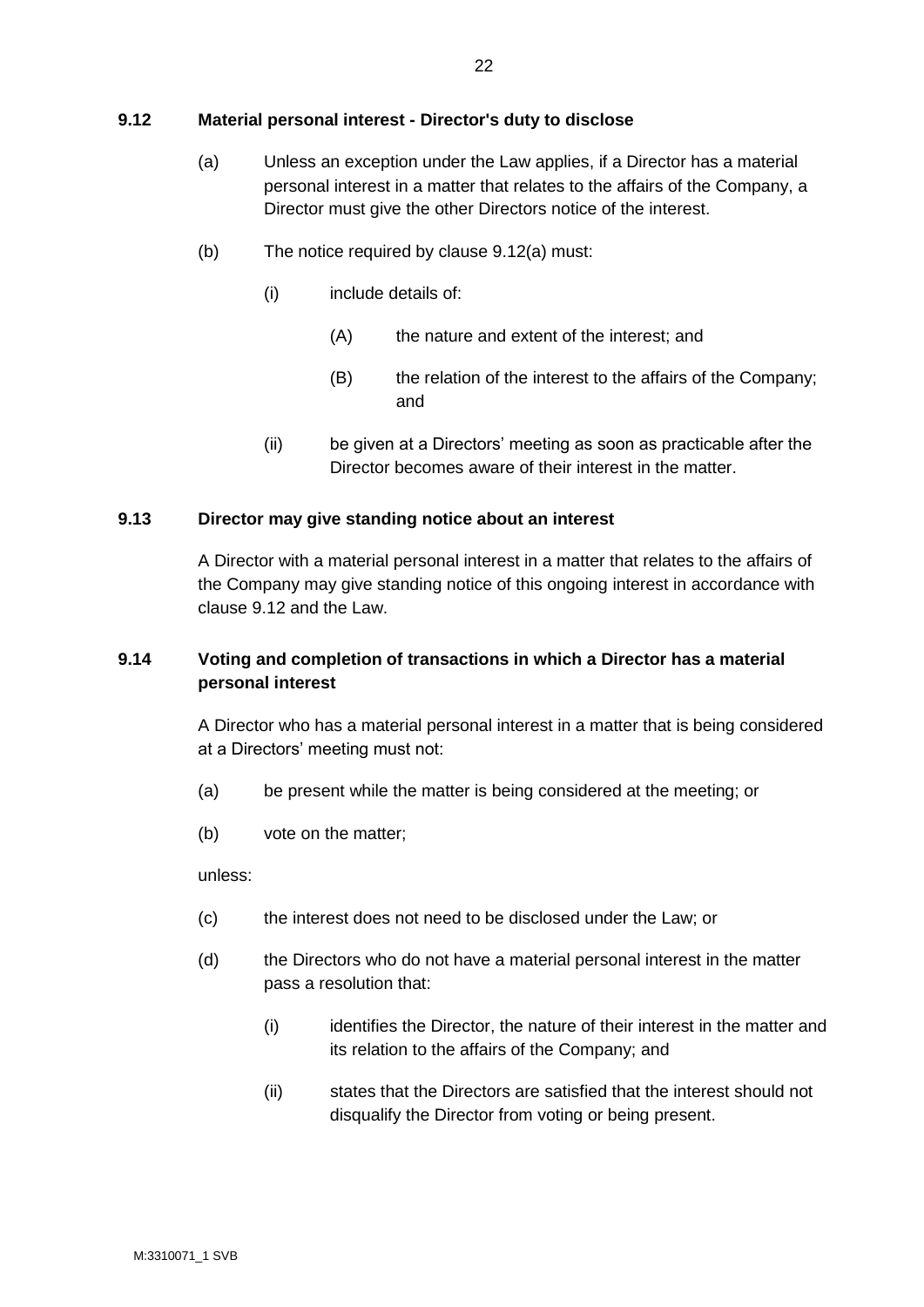#### **9.15 Financial benefits to related parties**

The Company must not give a financial benefit to a related party of the Company unless it is authorised in accordance with the Law.

# **10 POWER OF DIRECTORS**

#### **10.1 Power of Directors**

- (a) Subject to the Law and this Constitution, the business of the Company will be managed by the Directors.
- (b) The Directors are entitled to be reimbursed by the Company for all expenses incurred in promoting and forming the Company.
- (c) The Directors may exercise all such powers of the Company that are not, by the Law or by this Constitution, required to be exercised by the Company in general meeting.

# **10.2 Powers to borrow or raise money**

Without limiting clause 10.1, the Directors may from time to time borrow or raise any sum or sums of money or incur other financial obligations for the purposes of the Company and may give or take security over the repayment of such sum or sums or the payment, performance or fulfilment of any debts, liabilities, contracts or obligations incurred or undertaken by the Company on terms and conditions as they determine.

#### **10.3 Security over Company's assets**

Subject to the Law, if any Director or any other person becomes personally liable (whether as surety or otherwise) for the performance of any of the Company's obligations, the Directors may, despite their interest, execute or cause to be executed any mortgage, charge or security over or affecting the whole or any part of the assets of the Company by the way of indemnity to secure the liability.

# **11 CEREMONIAL OFFICES**

# **11.1 Patron of the Company**

The Directors may appoint a person or persons to the office of Patron who will act in that office for so long as the Directors determine. The Directors will determine the nature of the role of Patron.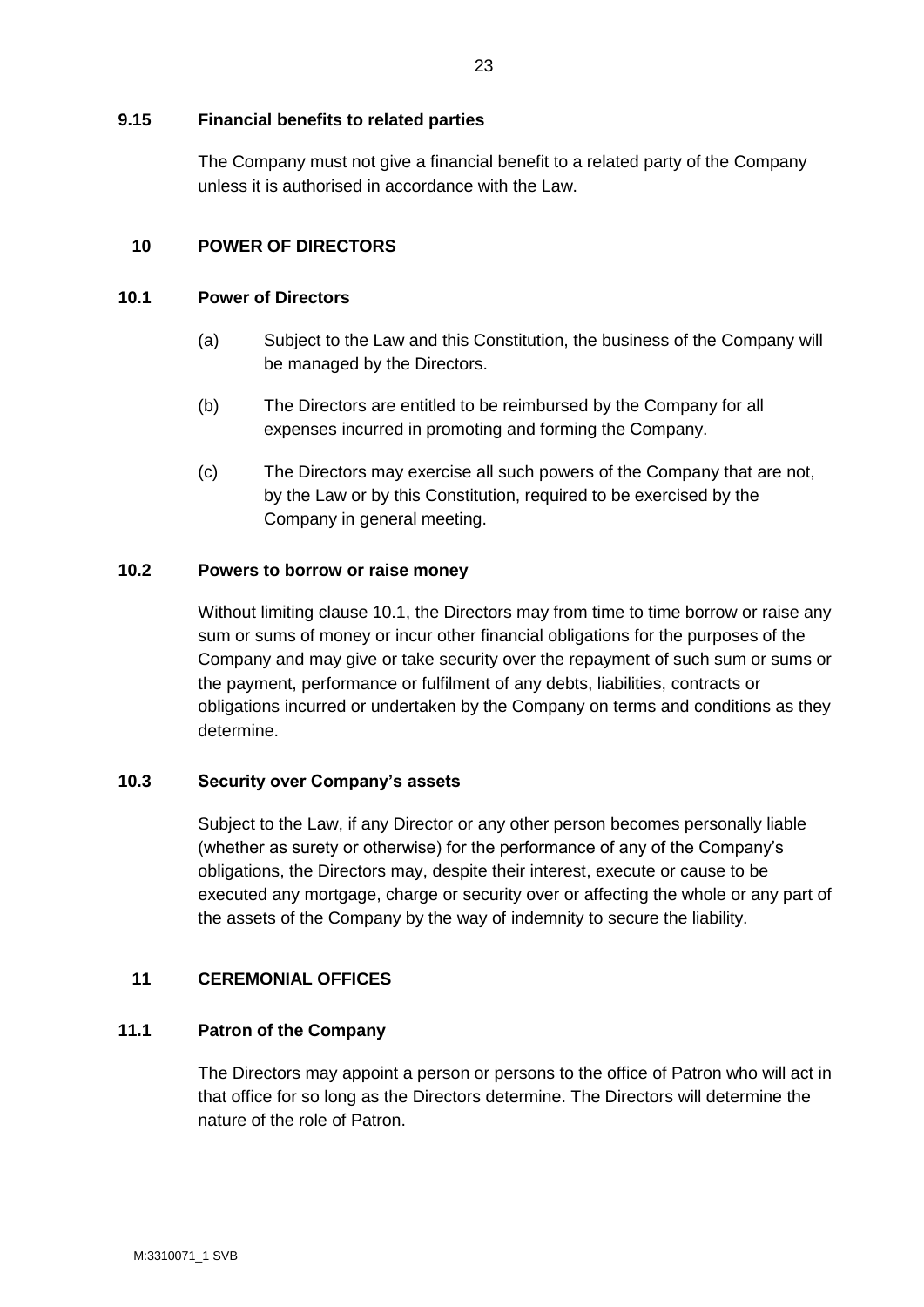# **11.2 Avo [Grandmother] Advisers**

The Directors may appoint an advisory group, to be known as the Avo [Grandmother] Advisers, consisting of respected elder Grandmothers of, or associated with Timor-Leste whose function will be to provide the Board and all Members of the Company with wise counsel on the Company's activities, especially on matters that require sensitivity and reconciliation. Unless the Directors determine otherwise, the appointment will be until the resignation of the Avo [Grandmother] Advisor.

# **11.3 Eminent Persons Council**

The Directors may appoint persons to an Eminent Persons Council whose role will be to use their good offices to promote the Objectives of the Company and to provide advice as required by the Board, the Chairperson and other officers or delegates of the Chairperson on matters within their field of experience. Unless the Directors determine otherwise, the appointments will be until the resignation of the Eminent Person.

# **12 CHIEF EXECUTIVE OFFICER**

#### **12.1 Appointment of Chief Executive Officer**

- (a) The Directors may appoint a person to the office of Chief Executive Officer for such term as the Directors determine.
- (b) The Board may re-appoint a Chief Executive Officer at or prior to expiry of a term of appointment.

# **12.2 Remuneration of the Chief Executive Officer**

The Chief Executive Officer will, subject to the terms of any particular agreement entered into, receive salary as the Directors may determine.

#### **12.3 Directors may confer powers on the Chief Executive Officer**

The Directors may grant the Chief Executive Officer any of the powers exercisable by the Directors on such terms and conditions and with such restrictions as they think fit. Any powers so conferred may be concurrent with or to the exclusion of their own powers. The Directors may at any time revoke, withdraw, alter or vary all or any of those powers.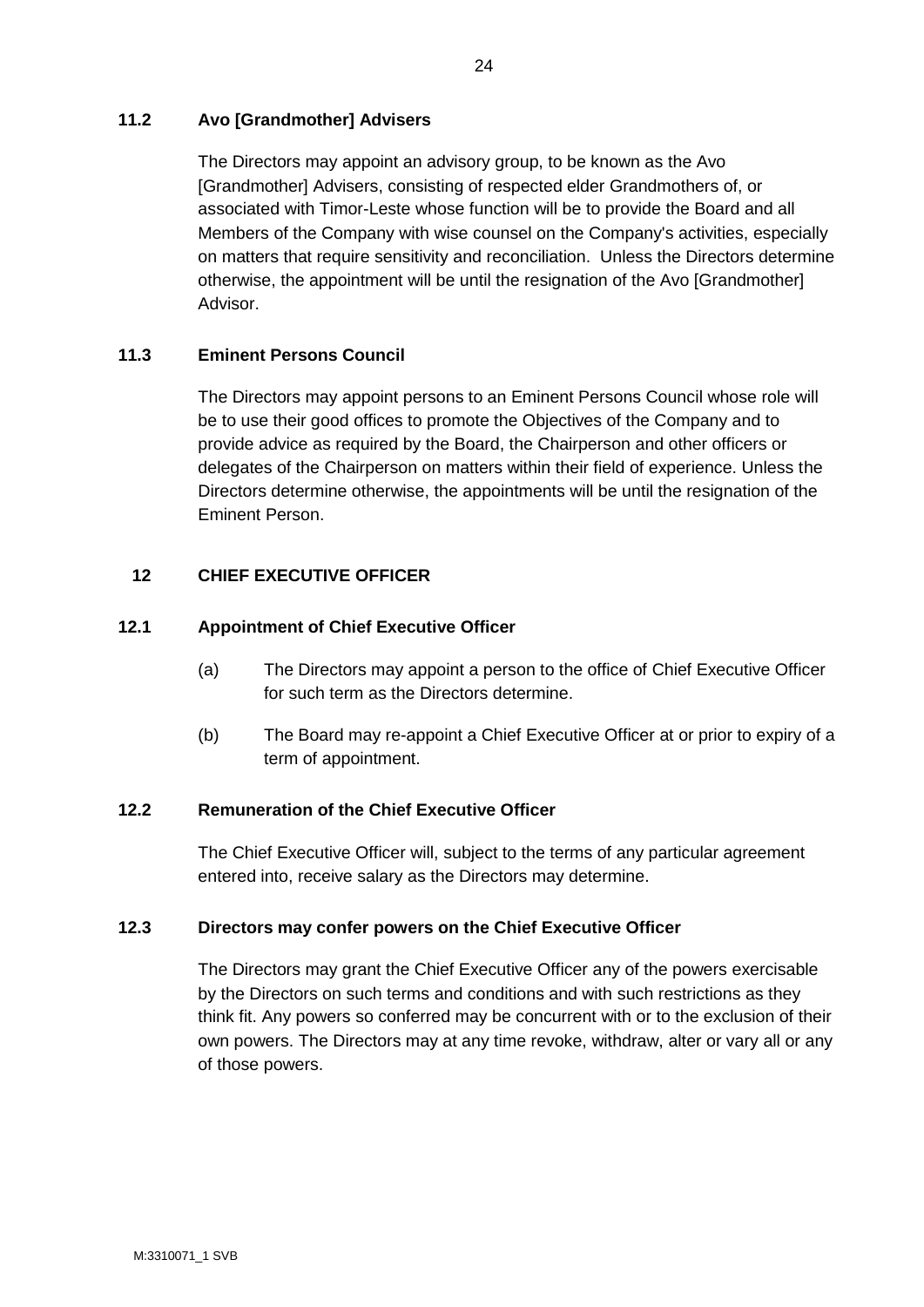# **13 ATTORNEYS**

# **13.1 Appointment of attorney**

- (a) The Directors may at any time by power of attorney signed in accordance with section 127 of the Law appoint any person or persons to be the attorney or the attorneys of the Company for such purposes and with such powers, authorities and discretions (not exceeding those vested in or exercisable by the Directors under this Constitution) and for such period and subject to such conditions as the Directors think fit.
- (b) Any appointment may be made in favour of any company or the members, directors, nominees or managers of any company or firm or in favour of any fluctuating body of persons (whether nominated by the Directors or otherwise) and any power of attorney may contain provisions for the protection or convenience of the attorney or attorneys and of persons dealing with the attorney or attorneys.

# **13.2 Sub-delegation of powers**

Any delegate, manager, agent or attorney appointed by the Directors may be authorised by the Directors to sub-delegate all or any of the powers, authorities and discretions given to them.

# **14 DIRECTORS' REMUNERATION**

#### **14.1 Remuneration of non-executive Directors**

There will be no remuneration for services rendered as Directors.

#### **14.2 Expenses of Directors**

The Directors may be paid for all travelling and other expenses incurred by them in attending and returning from meetings of Directors, any Committee of the Directors or any general meetings of the Company or otherwise in connection with the business of the Company, as permitted by the Board such expenses being approved by the Chairperson or the Board before being incurred.

# **15 MINUTES AND REGISTERS TO BE KEPT**

The Directors must ensure minutes of Directors meetings are prepared within one month of the relevant meeting. The minutes must contain details of:

(a) the names of the Directors present at each meeting of the Directors and of any committee of the Directors;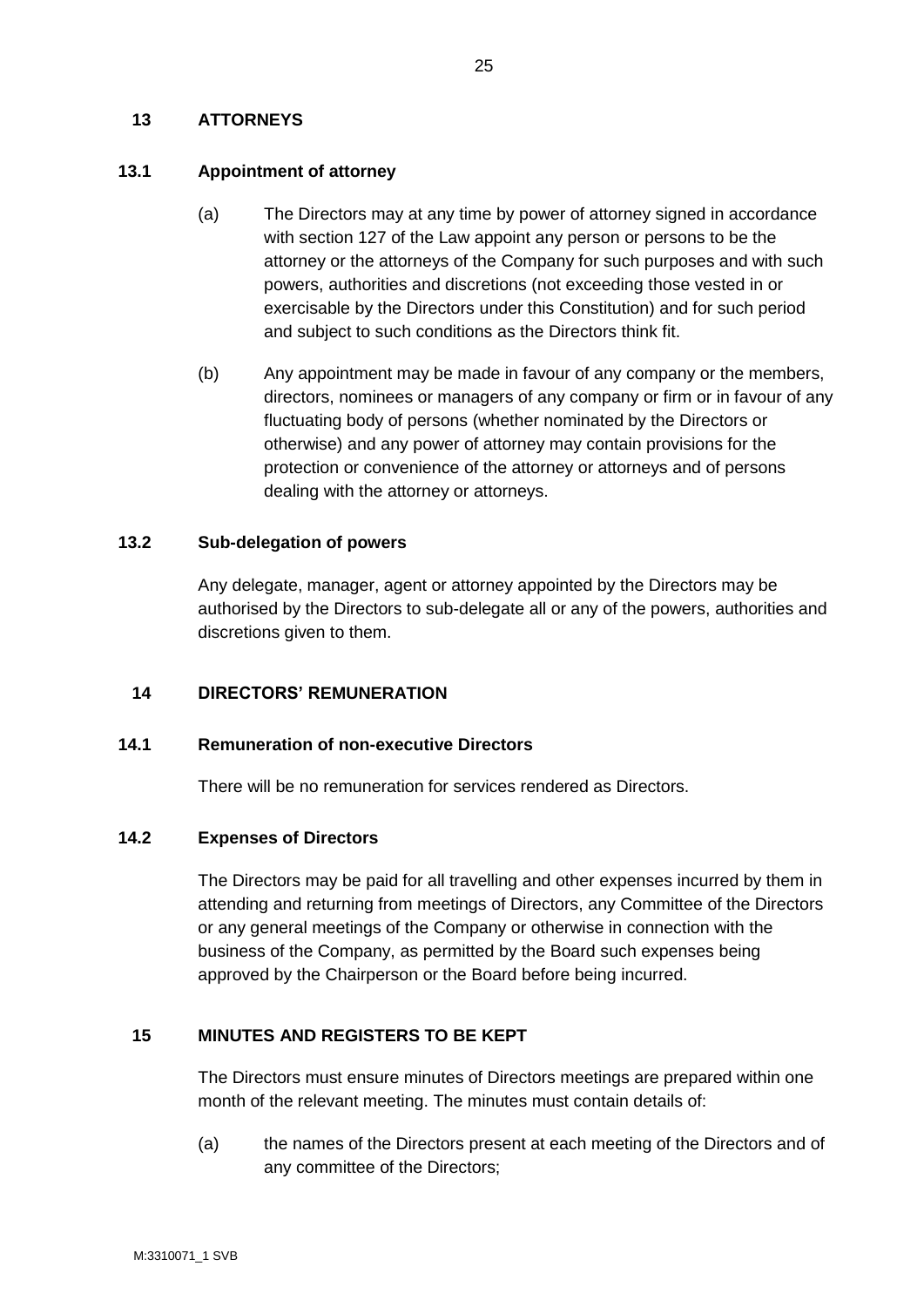- (b) all declarations made or notices given by any Director (either generally or specially) of his or her interest in any contract or proposed contract or of her holding of any office or property whereby any conflict of duty or interest may arise;
- (c) all orders made by the Directors and committee of Directors;
- (d) all Resolutions and proceedings of general meetings of the Company, meetings of the Directors and meetings of any committee of the Directors; and
- (e) Resolutions passed by Members or Directors without a meeting.

Any minutes of any general meeting of the Company, meeting of the Directors or meetings of any committee of the Directors must be signed by the Chairperson of the meeting or by the Chairperson of the next succeeding meeting and once signed will constitute evidence of the matters stated in the minutes.

# **16 USE OF COMMON SEAL**

If the Company has a Seal, the Directors must provide for the safe custody of the Seal. The Seal must be used only by the authority of the Board or a Committee with authority from the Board to authorise the use of the Seal. Every document to which the Seal is affixed must be signed by a Director and countersigned by another Director, the Secretary or another person appointed by the Directors to countersign that document or a class of documents in which that document is included.

# **17 NEGOTIABLE INSTRUMENTS**

All cheques, bills of exchange, promissory notes and other negotiable instruments must be signed, drawn, accepted, made or endorsed (as the case may be) for and on behalf of the Company by such persons and in such manner as the Directors may determine.

#### **18 REGISTERS**

In accordance with the Law, the Directors must set up and maintain:

- (a) a Members' Register;
- (b) a register of charges;
- (c) if the Company issues debentures, a register of debenture holders; and
- (d) any other registers required to be kept under the Law.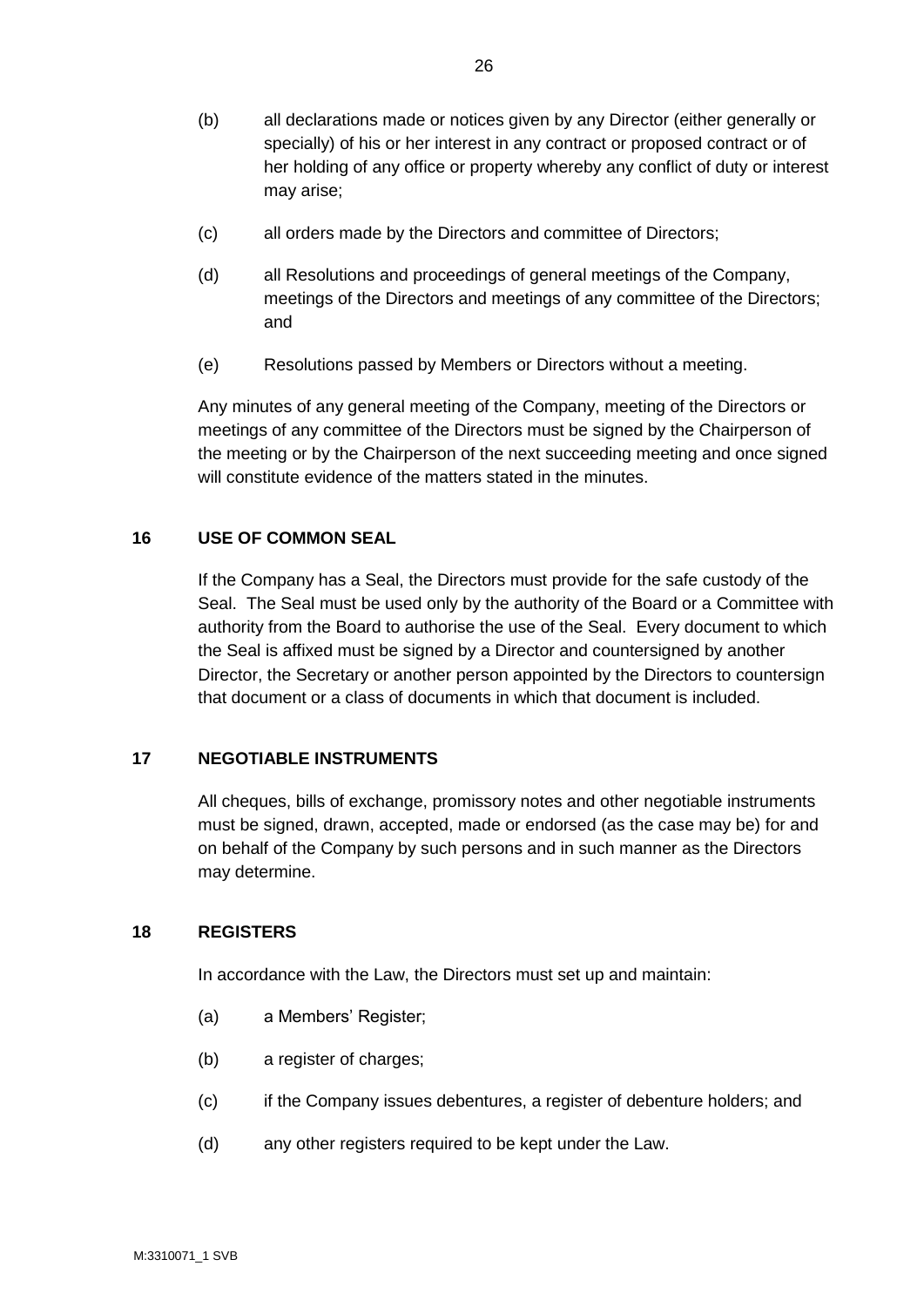The register may be kept either in a bound or loose leaf book or on computer. If a register is kept on computer, its contents must be capable of being printed out in hard copy.

# **19 ACCOUNTS**

#### **19.1 Accounts records**

The Directors must cause accounting and other records to be kept to correctly record and explain the transactions and financial position of the Company, to enable true and fair Statements of Financial Position, Activities and Cash Flow to be prepared and to permit preparation of any other documents required by the Law or this Constitution. The records must be kept:

- (a) in such manner to enable them to be conveniently and properly audited;
- (b) for 7 years after the completion of the transactions or operations to which they relate; and
- (c) at such place as the Directors think fit and at all times be open to inspection by the Directors.

#### **19.2 Accounts to be laid before annual general meeting**

At the annual general meeting, the Directors must lay before the Company:

- (a) Statements of Financial Position, Activities and Cash Flow for the last Financial Year of the Company; and
- (b) attached to the documents referred to in paragraph 19.2(a), a report by the Directors with respect to the state of the Company's affairs, a statement by the Directors in accordance with the Law and the auditors' report in respect of the documents unless the Company in accordance with the Law has resolved not to appoint auditors.

The statements and reports must comply with all applicable provisions of the Law.

#### **20 AUDIT**

#### **20.1 Auditors**

(a) Auditors of the Company must be appointed and removed and their remuneration, rights and duties will be regulated in accordance with the Law.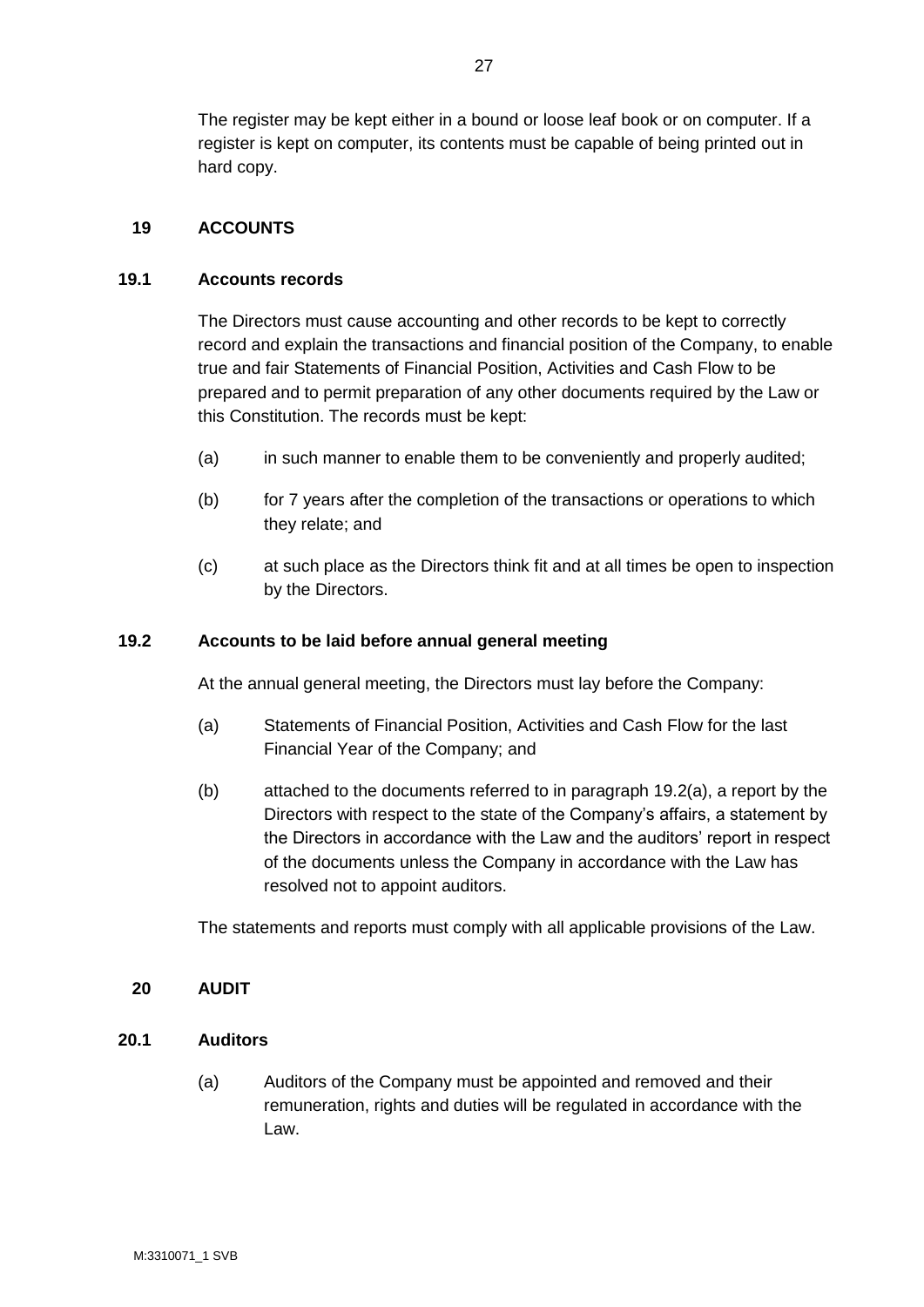(b) The accounts of the Company must be audited in respect of each Financial Year of the Company and the correctness of the profit and loss account, balance sheet and the account of Members' contributions must be ascertained by the auditors of the Company in accordance with the Law.

#### **20.2 Approval of accounts**

- (a) Accounts of the Company when prepared by the Directors will be conclusive except as regards any error identified within 3 months after the date of preparation.
- (b) If any error is identified within this period, the accounts must immediately corrected and will then be conclusive.

# **21 INSPECTION OF RECORDS**

Each Member will be entitled to receive a copy of the annual financial statements of the Company within 30 days after their publication. A Member may inspect the accounting books and records of the Company upon giving reasonable notice to the Audit, Risk and Compliance Committee. The Company must allow a Member at any reasonable time to inspect and take copies of or extracts from such accounting books and records.

#### **22 ALOLA TIMOR-LESTE RELIEF AND DEVELOPMENT FUND**

#### **22.1 Establishing and maintaining the Public Fund**

- (a) The Company must establish and maintain a fund, to be called the Alola Timor-Leste Relief and Development Fund:
	- (i) to which gifts and contributions of money or property for are to be made;
	- (ii) to which any money received by the Company because of such gifts or contributions is to be credited; and
	- (iii) that does not receive any other money or property;
		- (A) receipts must be issued in the name of the Fund;
		- (B) the Fund must operate on a non-profit basis;
		- (C) the Fund must be managed by members of a Committee (the Managing Committee); and
		- (D) a majority of members of the Managing Committee must have a degree of responsibility to the general;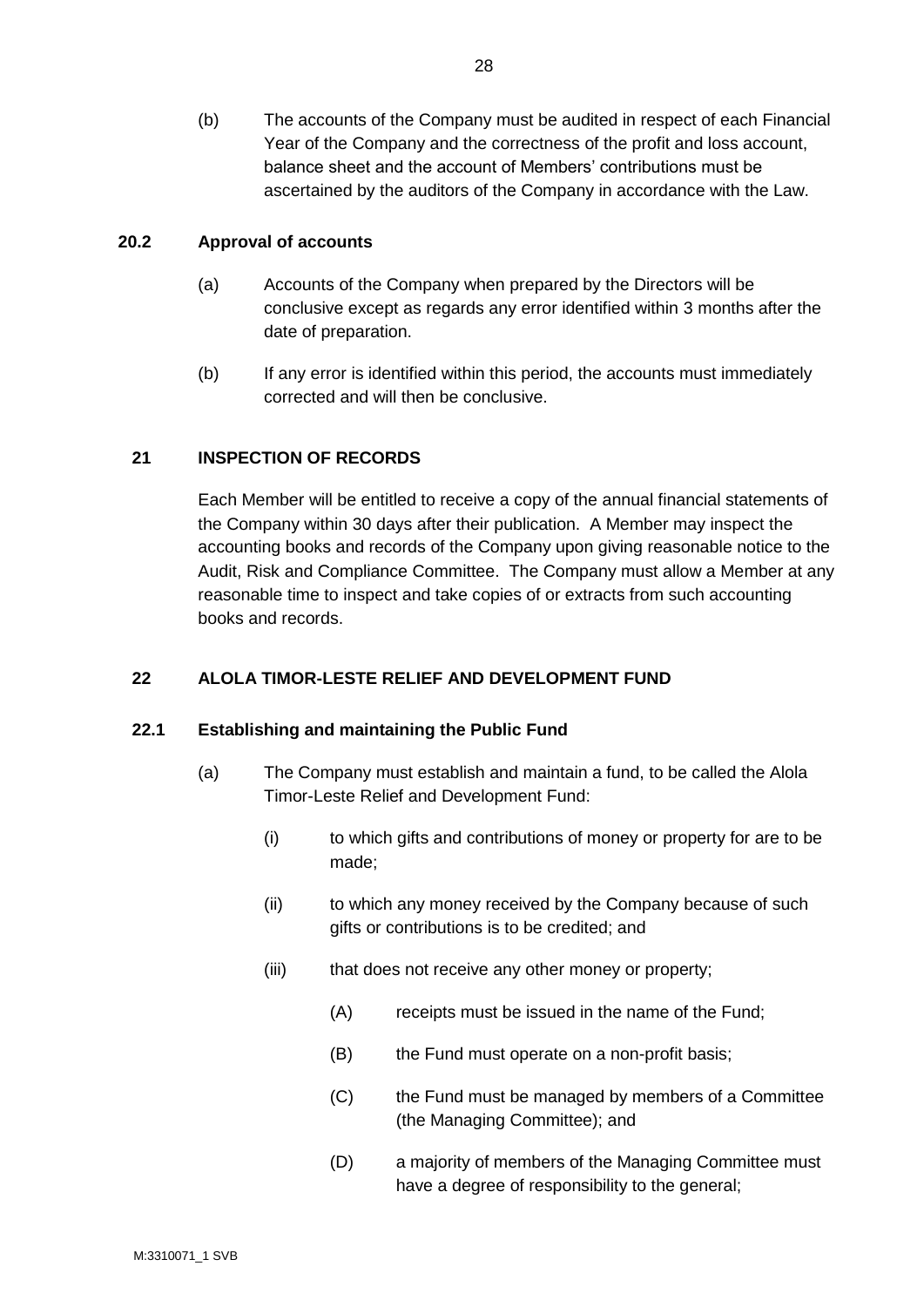(b) the ATO is to be notified of any changes to the Fund's constitution or other founding documents.

# **22.2 Limits on use of the Public Fund**

- (a) The Company must use the property comprising the Public Fund including gifts and contributions, and any money received because of such gifts and contributions, only for the purposes of the objectives in clause 22.4.
- (b) The Company must keep the property comprising the Public Fund separate from any other funds of the Company;
- (c) If the Public Fund is specifically named in an item of a table in Subdivision 30-B of the Tax Act, or endorsed under Subdivision 30BA of the Tax Act, the Company must only receive such gifts or contributions to the Public Fund as are deductible under the Tax Act.

# **22.3 Winding up of the Public Fund**

- (a) At the first occurrence of:
	- (i) the winding up of the Public Fund; or
	- (ii) the Company ceasing to be named in an item of a table in Subdivision 30-B of the Tax Act or endorsed as a deductible gift recipient under Subdivision 30-BA of the Tax Act in relation to the Public Fund;

the Company shall transfer any surplus assets of the Public Fund to a fund selected by the Board which qualifies under the overseas aid gift provisions of the Tax Act (under Item 9.1.1 of the table set out in section 30-80(1) of the Tax Act).

#### **22.4 Objectives of the Public Fund**

The Public Fund may pursue the objectives in clauses  $22.4(i) - (xiv)$ :

#### **Fundraising**

(i) To raise awareness and fundraise to support development, relief, welfare and other charitable programs, in Timor-Leste.

#### **Education**

(ii) To provide educational scholarships covering traineeships, skills training and degrees for the most disadvantaged children.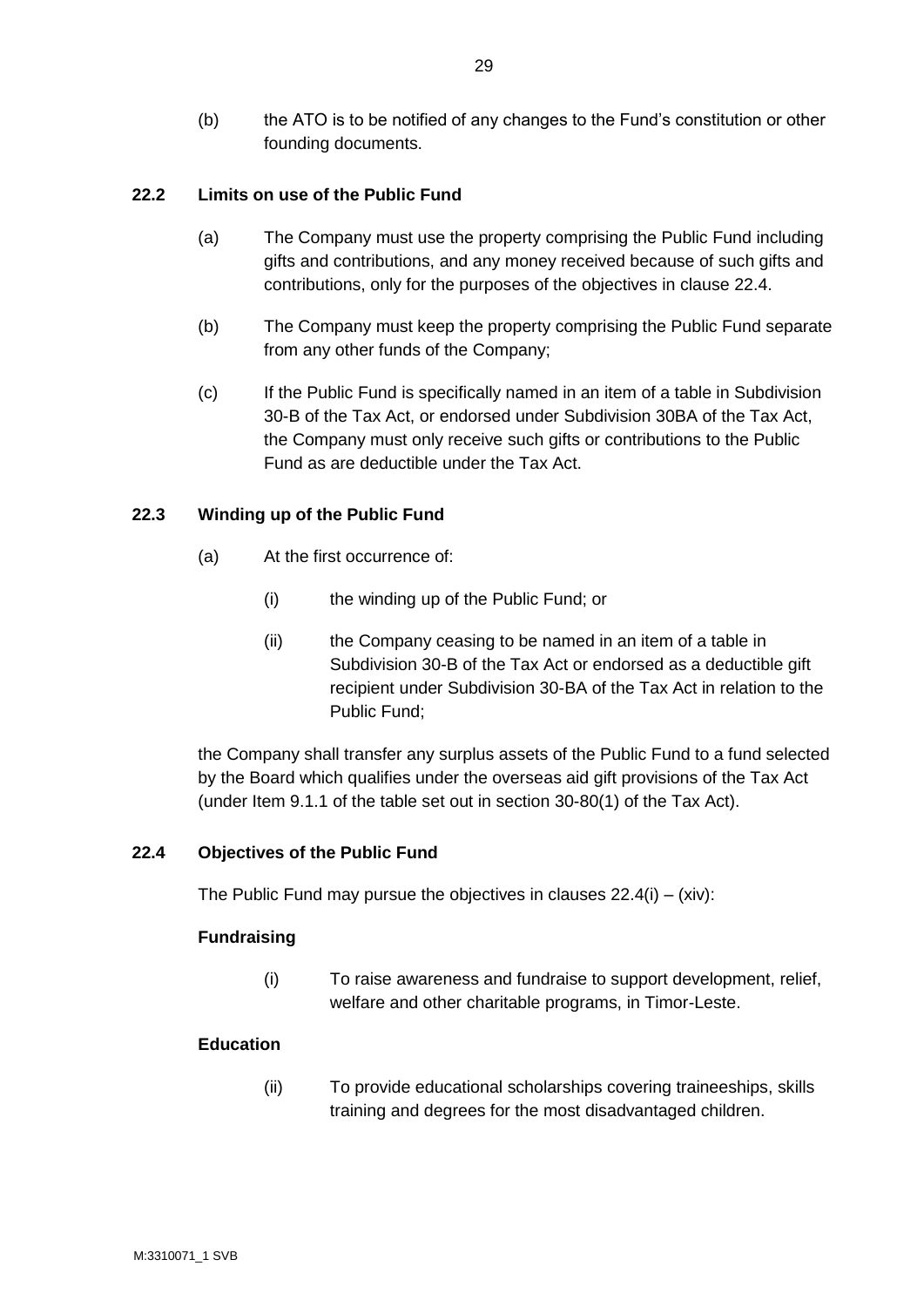- (iii) To foster closer friendship relationships aimed at promoting cultural awareness between Australian and East Timorese children, through the Friendship Schools Program.
- (iv) To develop skills and human resources within East Timorese communities through workplace training, mentoring and exchange programs.

#### **Maternal and Child Health-Care**

- (v) To contribute to a reduction in the high rates of maternal and child mortality and morbidity;
- (vi) To participate in national networks and campaigns of government and civil society organisations aimed at improving the health status of women and children.

#### **Economic Empowerment**

(vii) To support economic independence for women through the development of sustainable industries, including East Timorese handicrafts and all training and mentoring associated with such development.

#### **Humanitarian Assistance**

(viii) To provide humanitarian funds for the relief of women, children and their communities, including relief in the form of clothing, fabric, bed linen, kitchen utensils, sewing machines, and more.

#### **Advocacy**

(ix) To support the formation and establishment of institutions and programs which provide advocacy designed to achieve better protection for women and strengthen the work of the National Women's Resource Centre in its advocacy on behalf of individual women victims of violence and in lobbying government and others for better protection of women's rights and interests in the legal, social, political, health and educational spheres in Timor-Leste.

#### **Partnerships**

- (x) To work in direct partnership with East Timorese Womens' Groups with a view to promoting the objectives of the Public Fund.
- (xi) To work in partnership with individuals and groups within the Australian community who want to continue to provide support, donations, solidarity, friendship and other resources for the objectives of the Public Fund.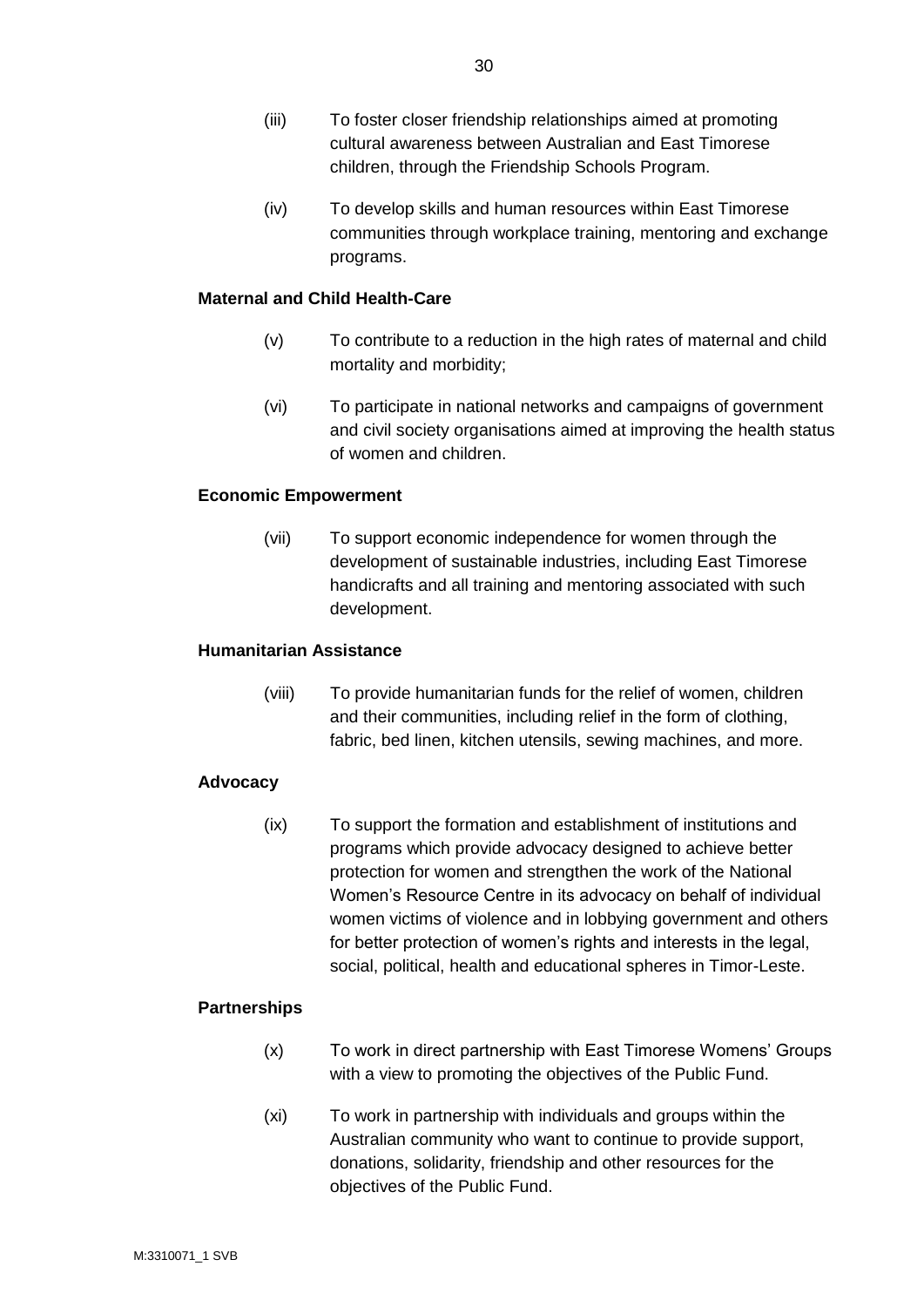- (xii) To work in partnership with NGOs, INGOs, government, the United Nations and associated organs and agencies to achieve the objectives of the Public Fund.
- (xiii) To promote the work and aid allocated for Timor-Leste from all Australian sources including the Government.
- (xiv) To support the work of the Fundasaun Alola in Timor-Leste in improving the status of women, promoting human rights, strengthening community participation in development and creating long-term employment opportunities.

# **23 NOTICES**

# **23.1 Service of notices by Company**

A notice may be given by the Company to any Member either personally, by facsimile or electronically to the relevant facsimile number or electronic address of the Member as shown on the Member's Register, by sending it by post addressed to the Member at the address shown in the Member's Register or otherwise by any other method, including by advertisement, as the Directors determine.

# **23.2 Posting notices to overseas Members**

In the case of a Member whose registered address is outside Australia, a notice sent by post must be sent by pre-paid airmail in an envelope.

#### **23.3 Notice deemed to be served**

- (a) Any notice by advertisement will be deemed to have been served on the day of publication of the newspaper containing the advertisement.
- (b) Any notice sent by post will be deemed to have been served on the day following the day on which the notice is posted unless sent by airmail to an address outside the country in which it was posted, in which case it will be deemed to have been served on the fifth day following the day on which it is posted.
- (c) A notice sent by telex or facsimile or to the electronic address of a Member will be deemed to have been served on the same day it was sent.

#### **23.4 Service by post**

To prove service by post, it is sufficient to prove that the notice with required postage was properly addressed and posted. A certificate in writing signed by any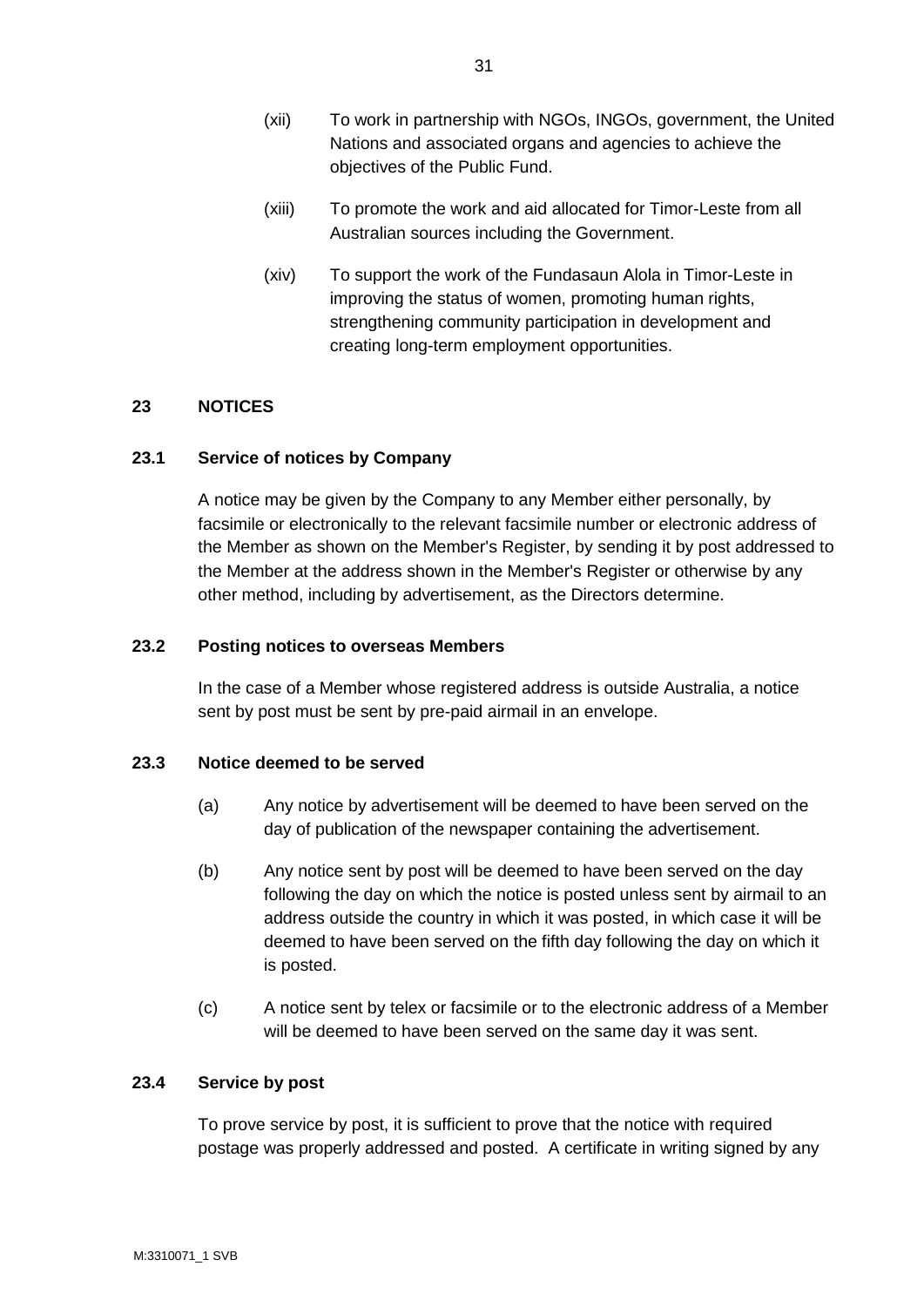manager, secretary or other officer of the Company that the notice was properly addressed and posted will be conclusive evidence of such matters.

# **23.5 Notices to Members whose whereabouts unknown**

Where:

- (a) the Company has a genuine reason to believe that a Member is not known at the address shown for that Member in the Members' Register;
- (b) the Company has subsequently made an inquiry at that address as to the whereabouts of the Member; and
- (c) the inquiry either elicits no response or a response indicating that the Member's present whereabouts are unknown,

all future notices will be deemed to be given to the Member if the notice is exhibited in the Office for a period (not including weekends and public holidays) of 48 hours and will be deemed to be duly served at the end of that period. This clause will apply unless and until the Member informs the Company of a registered place of address or that the Member has resumed residence at the Member's address shown in the Member's Register or notifies the Company of a new address to which the Company may send the Member notices (which will be deemed to be the Member's registered address).

#### **23.6 Notice to deceased or bankrupt Members**

Any notice or document given to a Member will be deemed to have been properly given despite the Member's death or bankruptcy and whether or not the Company has notice of death or bankruptcy until some other person is registered in place of the Member.

#### **23.7 Signing of notices**

The signature to any notice to be given by the Company may be written or printed.

#### **23.8 Counting of days**

Where a given number of days' notice or notice extending over any other period is required to be given, the day on which notice is deemed to be given will be included in the number of days or other period.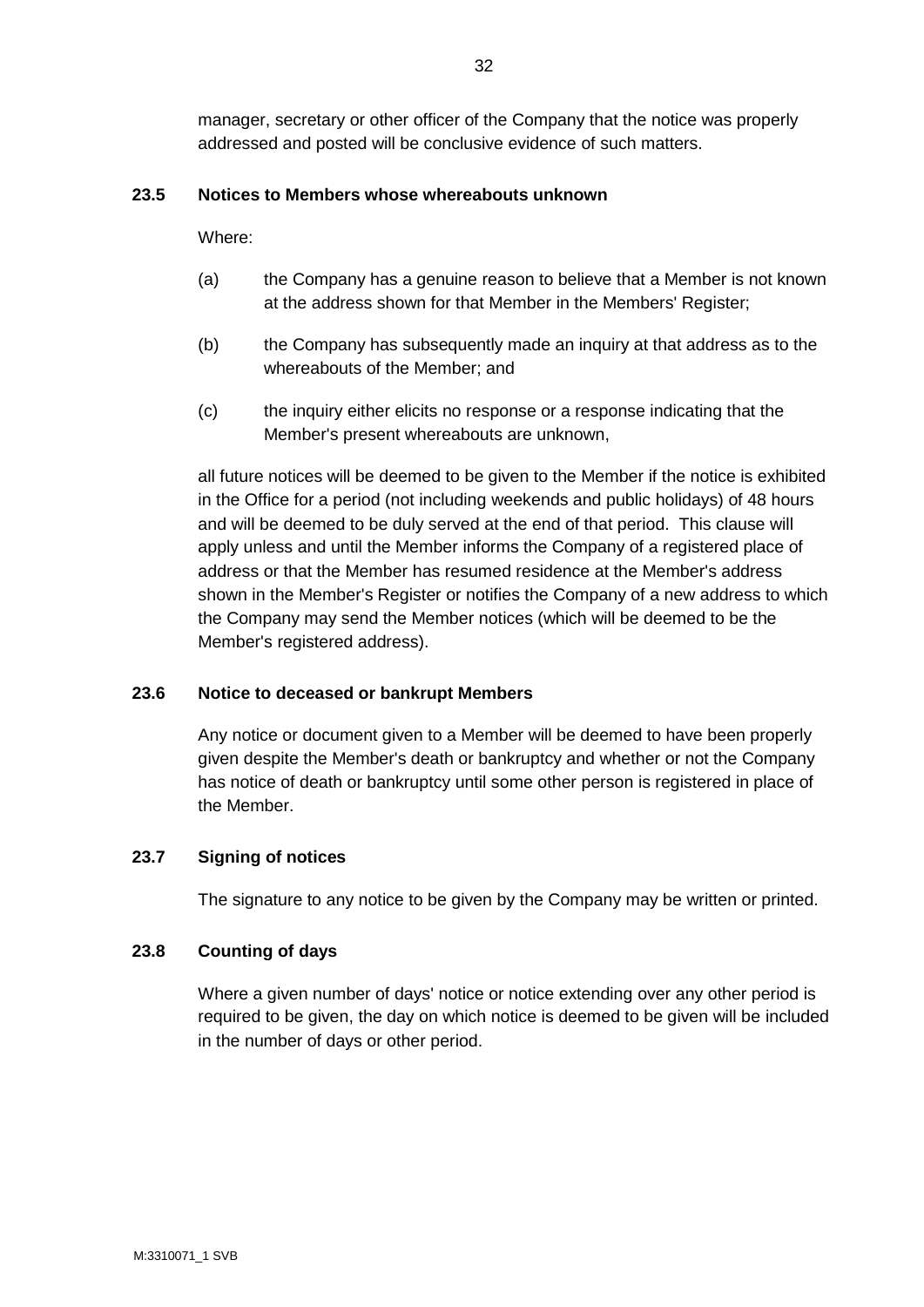#### **24 WINDING UP**

#### **24.1 Distribution of assets**

- (a) Subject to clause 22.3, if upon the winding up or dissolution of the Company there remains after satisfaction of all its debts and liabilities any property whatsoever, the same shall not be paid to or distributed amongst the Members of the Company but shall be given or transferred to one or more other funds, authorities or institutions which or each of which:
	- (i) has objectives similar to the Objectives of the Company; and
	- (ii) whose Constitution shall prohibit the distribution of its income and property among its Members to an extent at least as great as is imposed on the Company under or by virtue of clause 1.6; and
	- (iii) is charitable at law and gifts to which can be deducted under Division 30 of the Tax Act.
- (b) The other funds, authorities or institutions referred to in 24.1(a) are to be determined by the Board at or before the time of dissolution and in default thereof by application to the courts for determination.

#### **24.2 Fee or commission paid to liquidator to be approved in general meeting**

No fee or commission will be paid by the Company to any liquidator upon any sale or realisation of the Company's undertaking or assets or any part of them except with the approval of the Company in general meeting, to be convened by notice specifying the fee or commission proposed to be paid.

#### **25 INDEMNITY OR INSURANCE**

#### **25.1 Indemnification of officers of the Company**

To the extent permitted by law:

- (a) the Company must indemnify each Director and other officers of the Company against any liability (other than legal cost) incurred in acting as a Director or officer of the Company other than:
	- (i) a liability owed to the Company or a Related Body Corporate;
	- (ii) a liability for a pecuniary penalty order under section 1317G or a compensation order under section 1317H of the Law; or
	- (iii) a liability that did not arise out of conduct in good faith;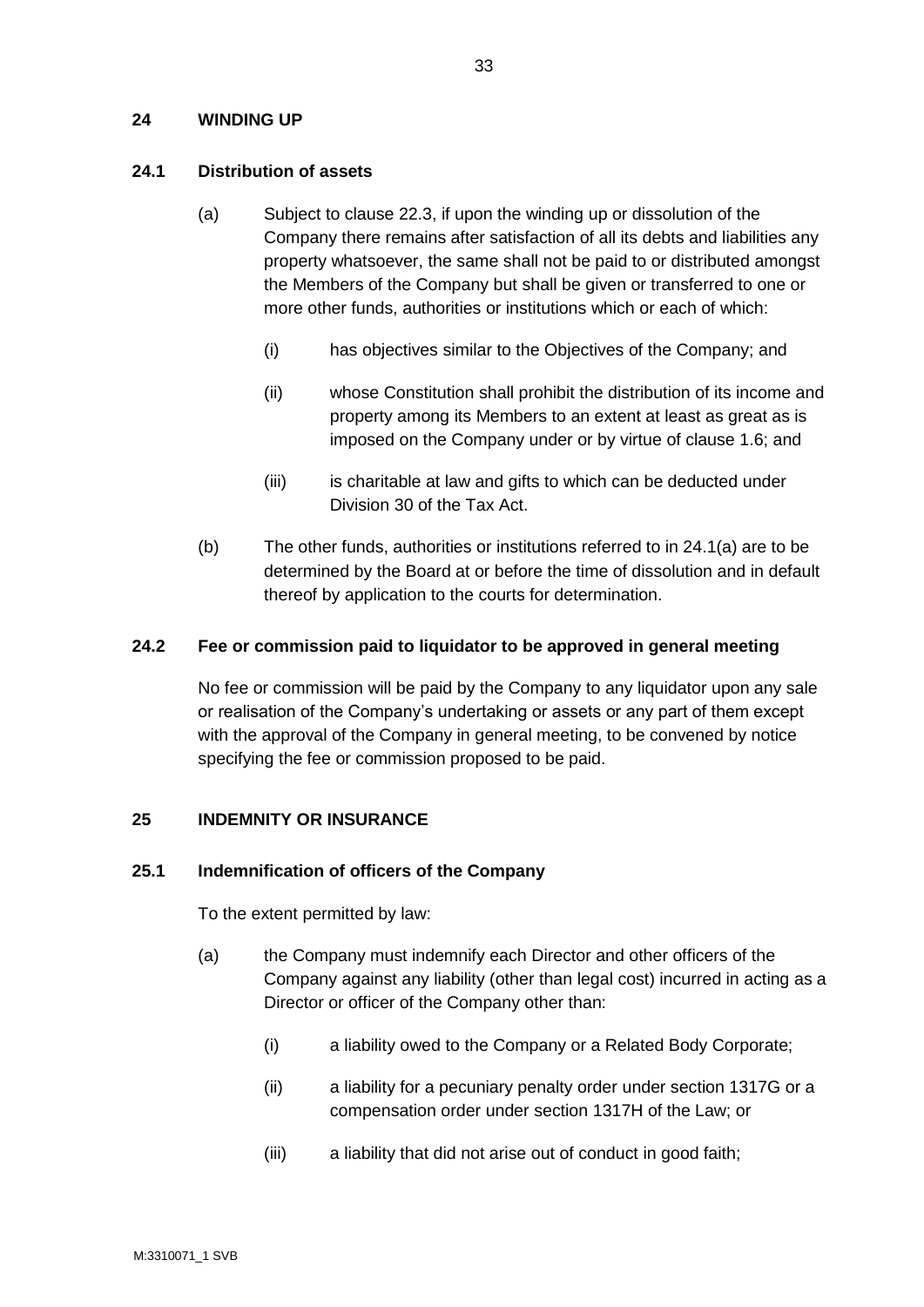- (i) in defending or resisting any proceedings, whether civil or criminal, in which the Director or officer is found to have a liability for which they could not be indemnified under subclause (a) above;
- (ii) in defending or resisting criminal proceedings in which the Director or officer is found guilty;
- (iii) in defending or resisting proceedings brought by the Australian Securities and Investments Commission or by a liquidator for a court order if the grounds for making the order are found by the court to have been established, except for the costs incurred in responding to actions taken by the Australian Securities and Investments Commission or a liquidator as part of an investigation before commencing proceedings for the court order; or
- (iv) in connection with proceedings for relief to the Director or other officer under the Law in which the relief is denied by the court; and
- (c) the Company may make a payment, or agree to make a payment, whether by way of advance, loan or otherwise, for any legal costs incurred by a Director or officer, on the condition that the Director or officer must repay the amount paid by the Company to the extent that the Company is ultimately found not liable to indemnify the Director or officer for those legal costs.

# **25.2 Insurance**

To the extent permitted by the Law the Company may pay, or agree to pay, a premium in respect of a contract insuring a person who is or has been a Director or other officer of the Company other than a liability arising out of:

- (a) conduct involving wilful breach of duty in relation to the Company; or
- (b) a contravention of section 182 or 183 of the Law.

Signed by: